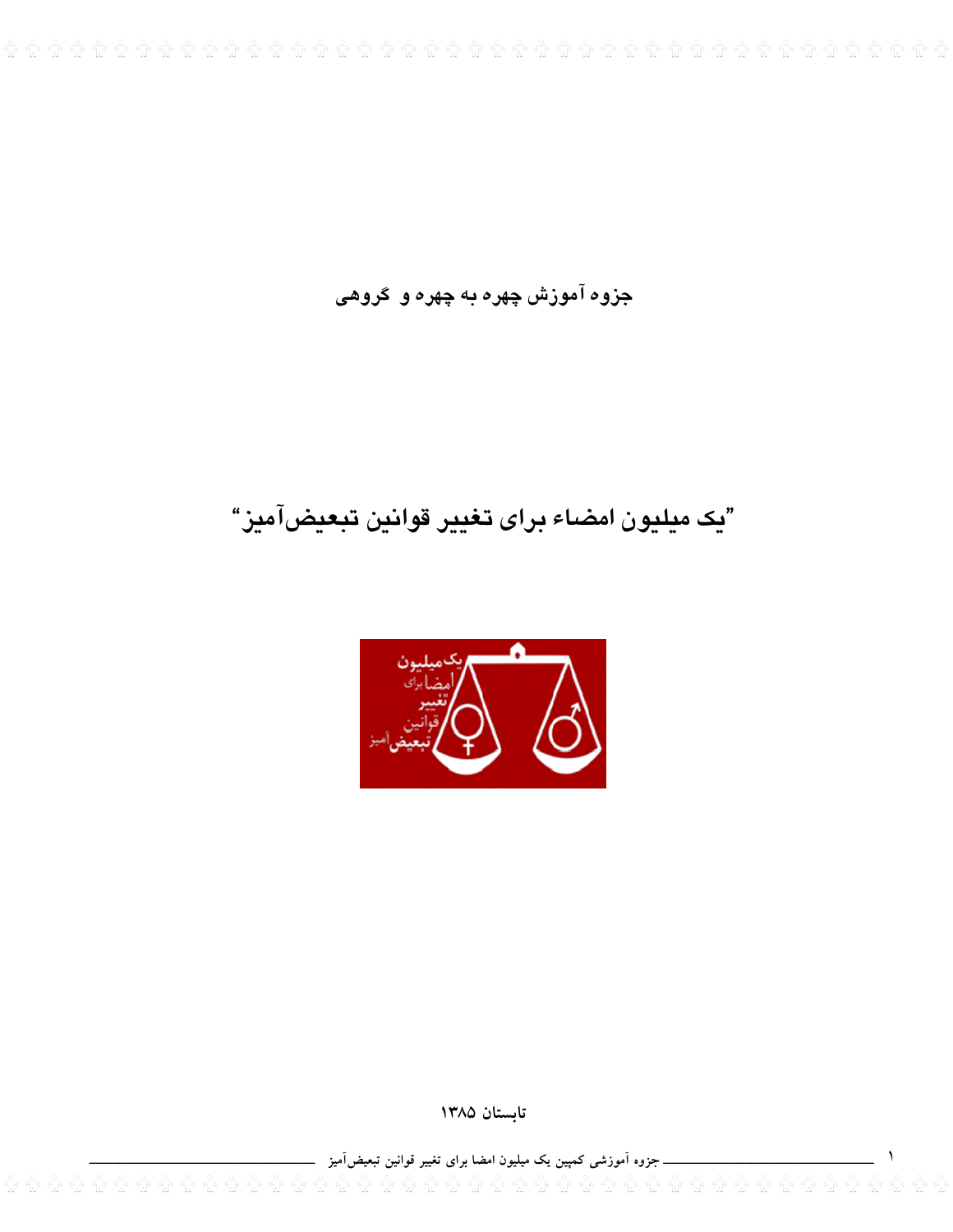#### كليات طرح "يک ميليون امضاء براي تغيير قوانين تبعيضآميز"

گروههایی از فعالان جنبش زنان پس از تجمع ۲۲ خرداد سال ۱۳۸۵ (در میدان هفت تیر) بر آن شدند که در ادامهی پیگیری اهدافی که در قطعنامه آن تجمع اعلام شده بود در جهت تلاش برای تغییر قوانین ناعادلانه و زنستیز در ایران، حرکتی جمعی و هدفءمند (کمپین) را در دستور کار خود قرار دهند. این کمپین در واقع تلاش وسیعی برای "جمع[وری یک میلیون امضاء" بهمنظور درخواست تغییر قوانین تبعیضآمیز در کشورمان است. اهداف كميين

جمعآوری یک میلیون امضاء، تنها یکی از اهداف محوری این کمپین است زیرا این کمپین اهداف دیگری را نیز مدنظر دارد یعنی پیشبرد این طرح با اهداف چندجانبه صورت می گیرد:

۱ ـ این پروژه، مبنایی برای مشارکت جمعی بخشهای وسیعی از شهروندان برای تغییرات مثبت اجتماعی و رسیدن به هدفی معین و مشروع (رفع تبعیضهای قانونی علیه زنان) را شکل میبخشد.

۲ ـ یکی از هدفهای مهم این حرکت جمعی، آشنایی و گفت و گوی رو در رو با گروههای مختلف زنان و شهروندان در سطح گسترده است. ارتباط مستقیم مدافعان حقوق برابر با شهروندان و هموطنان خود باعث آگاهی یافتن از نیازها و لمس مشکلات آنها در زندگی روزمره (به خصوص در زمینهی مسائل حقوقی) خواهد شد و متقابلا باعث افزایش آگاهی و حساسیت شهروندان از نابرابریهای حقوقی در میان زنان و مردان هموطنِمان مي گردد.

۳ ـ از سویی این تلاش و عمل جمعی به زنان و مردان حقطلب تجربههای بسیاری میآموزد و ارتباط بیشتر آنان را با گروههای مختلف در بطن جامعه گسترش میدهد. از تبعات مثبت این ارتباط (اگر تداوم یابد) ایجاد زمینه برای بخشیدن صدا به زنان خاموش (بیصدایان) خواهد شد.

۴ ـ اساس این کمپین، اعتقاد به رشد آگاهی، ایجاد گفتگو میان شهروندان و آموختن فعالیتهای جمعی و دموکراتیک یعنی اصلاحات از پایین، از درون جامعهی مدنی و نه از بالاست. بنابراین، پایهی این عمل جمعی، اعتقاد به ضرورت تقویت حوزه عمومی، اعتقاد به توانمندسازی زنان، باور به اینکه تنها تغییراتی ماندگار و ریشهای هستند که از بطن جامعه میجوشند و نتیجهی آشنایی مستقیم با دردها و لمس مشکلات، به طور مستقیم یا غیرمستقیم توسط تک تک افرادند، و نیز آگاهی از این امر که مشکلات حقوقی، مشکل فردی و خصوصی نیست و شمار زیادی از زنان با تبعات تلخ آن دست و پنجه نرم می کنند.

۵ \_ یکی دیگر از اهداف این کمپین بر این اساس است که تلاش گران این کمپین، در عمل و تماس مستقیم با شهروندان جامعهی خود، متوجه شوند که بدون تحمل سختی، بدون پرداخت هزینه و البته اتحاد و همدلی، هیچ بیعدالتی و تبعیضی قابل تغییر نیست. همدلی و همکاری صمیمانهی مدافعان حقوق برابر و انسانی در راستای پیشبرد این پروژهی عدالتخواهانه، بیتردید روحیه مشارکت در سرنوشت کشور را در میان خود کوشندگان و متقابلا در میان شهروندان ایجاد خواهد کرد. تاریخ مبارزات دموکراتیک زنان در دیگر کشورها، بخصوص کشورهایی با نوع حکومت و آداب و رسوم نزدیک تر به ما ایرانیان نیز چیزی جز این به ما نمیآموزد. این مبارزه راهی دشوار و طولانی است و مسیر اصلی آن نه از مجاری و معادلات قدرت، مردان و زنان قدرتمند و.....، بلکه خیلی ساده از طریق آگاهی و حساسیت تک تک زنان و شهروندان عادی نسبت به خودشان و درک موقعیت و جایگاهشان در جامعه میگذرد.

۶ـ اجرای موفق این کمپین نشان خواهد داد که خواستهی برحق تغییر قوانین تبعیضآمیز محدود به ۴–۵ هزار نفر از زنان نیست. بلکه این خواسته، خواستهای کاملا فراگیر است و تعداد بسیار زیادی از زنان و مردان ایرانی از نابرابری های حقوقی موجود در قوانین ایران رنج میبرند و هرکدام از آنان با توجه به زمینه های فرهنگی و میزان امکاناتشان نسبت به آن واکنش نشان می دهند، مثلا زنی در اعتراض به این نابرابریها در روزنامه گزارش می نویسد، زن دیگری با تهیه فیلم و عکس، بیعدالتیها را منعکس میکند، زن دیگری خود را می سوزاند، دختر جوانی از خانه ی پدری

۔جزوہ آموزشی کمپین یک میلیون امضا برای تغییر قوانین تبعیضآمیز .

 $\mathbf{v}$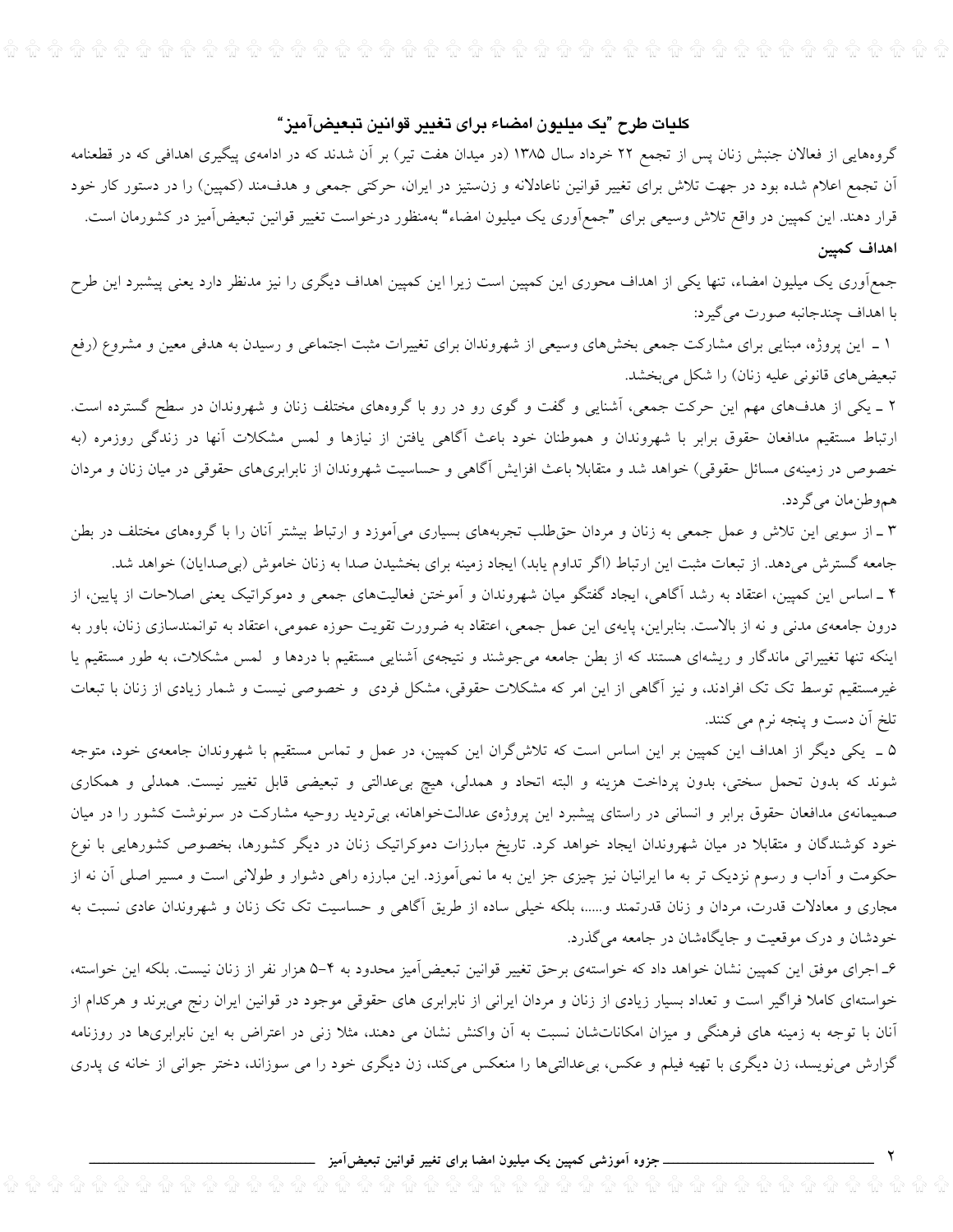فرار می کند، زن ستمدیدهای در دادگاه از وجود نابرابری از جگر فریاد برمیآورد و صدها مورد دیگر از انواع اعتراضات اجتماعی در کشور ما و در زندگی روزمرهی زنان وجود دارد.

۷\_ از اهداف دیگر این کمپین میتوان به این مسئله اشاره کرد که نتایج این عمل جمعی نشان خواهد داد خواستهی تغییر و اصلاح قوانین، خواستهی طیف خاصی از زنان نیست. انگهایی که اغلب به مدافعان حقوق برابر و زنان فعال (برای خاموش کردن آنها) زده می شود از جمله: بیدردی، بالای شهر نشینی، خودنمایی و …. واقعا صحت ندارد چون این قوانین ناعادلانه بر زندگی همهی زنان اعم از باسواد و بی سواد، بالای شهرنشین و پایین شهرنشین، مجرد و متاهل، روستایی و شهری، کم و بیش تاثیر میگذارد.

# زمان اجرای کمپین یک میلیون امضاء

زمان این کمپین بلندمدت است یعنی تا جمعآوری یک میلیون امضاء ادامه خواهد داشت و مقید به زمان محدود و مشخصی نیست و تا رسیدن به حد نصاب (جمع]وری یک میلیون امضاء) ادامه خواهد داشت. این حرکت با توجه به میزان زمان و تعداد مشارکتکنندگان در این کمپین ممکن است یک سال یا بیش از ۲ سال تداوم یابد. البته اقدام برای جمع[وری یک میلیون امضاء نیز تنها فاز اول این کمپین خواهد بود و بعد از جمع]وری امضاء، کمپین به مرحلهی دیگر فعالیت خود خواهد رسید.

# خواستههای این طرح ضدیتی با اسلام ندارد

تقاضای بازنگری در قوانین تبعیضآمیز نه تنها درخواستی غیرمشروع و مخالف اسلام نیست بلکه با تعهدات بینالمللی دولت ایران نیز همخوانی دارد چون ایران به میثاق بین المللی حقوق مدنی-سیاسی و میثاق بین المللی حقوق اقتصادی-اجتماعی پیوسته و اولین گام در این کنوانسیونها منع هرگونه تبعیض است، بنابراین تبعیض باید از بین برود چون منطبق با تعهدات بین المللی دولت ایران است.

از سوی دیگر این درخواست هیچگونه ضدیتی با مبانی اسلام ندارد زیرا جزو اصول دین بهشمار نمیآیند. تغییر قوانینی که در این کمپین مورد درخواست است محل اختلاف بین مجتهدین و علمای دین است و بسیاری از فقها از جمله آیتالله صانعی یا آیتآلله بجنوردی و شمار دیگری از مجتهدین سال&است که بازنگری در قوانین تبعیضآمیز علیه زنان را مورد تایید قرار دادهاند و تغییر آنها را مغایر با اسلام ندانستهاند.

در هر حال طرح جمعهآوری "یک میلیون امضاء برای تغییر قوانین تبعیضآمیز" قبل از هرچیز به مسئولان و به افکار عمومی جامعه نشان خواهد داد که بسیاری از زنان و مردان آزاداندیش در ایران خواستار تغییر و بازنگری در قوانین تبعیضآمیز و زن ستیز موجود هستند و این خواست تغییر قوانین، تنها خواست یک گروه کوچک از زنان ایرانی نیست. همچنین طرح و درخواست گسترده برای تغییر و بازنگری در قوانین تبعیضآمیز و جمع آوری این امضاءها به قانونگذاران ثابت خواهد کرد که زنان ایران در مورد درخواست خود جدی و استوار هستند.

## روش اجرای این کمپین

 $\overline{\phantom{0}}$   $\overline{\phantom{0}}$ 

روش اجرای این کمپین، عمدتا متکی بر روش "چهره به چهره" است. برای اجرای این کمپین از ۴ روش ً مختلف استفاده میشود: ۱ ـ ارتباط و جمع]وری امضاء از طریق مراجعه به خانهها (طرح خانه به خانه) و صحبت با زنان بهطور فردی.

۲ ـ ارتباط و جمع[وری امضاء از طریق شناسایی مراکز جمعی زنان و بحثهای اقناعی با آنان بهصورت گروهی. در واقع استفاده از فضاهای عمومی مانند وسائل نقلیه عمومی، پارکها، دانشگاهها، کارگاههای تولیدی، آرایشگاهها، مراکز درمانی، سفرهها و روضهخوانیها، مراکز ورزشی و کلیه اماکنی که ممکن است زنان در آنجا بهصورت جمعی حضور داشته باشند از جمله فضاهایی است که اعضاء و کوشندگان این کمپین میتوانند با هموطنان خود گفت وگو و مذاکره کنند.

> ۳ ـ ارتباط و جمع]وری امضاء از طریق برگزاری سمینارها و جلسات بحث و گفت وگو در تالارها و فرهنگسراها. ۴ ـ ارتباط و جمع|َوري امضاء از طريق اينترنت با ارسال "جزوهي اَموزش حقوقي" از طريق اينترنت.

\_ جزوہ آموزشی کمپین یک میلیون امضا برای تغییر قوانین تبعیضآمیز ۔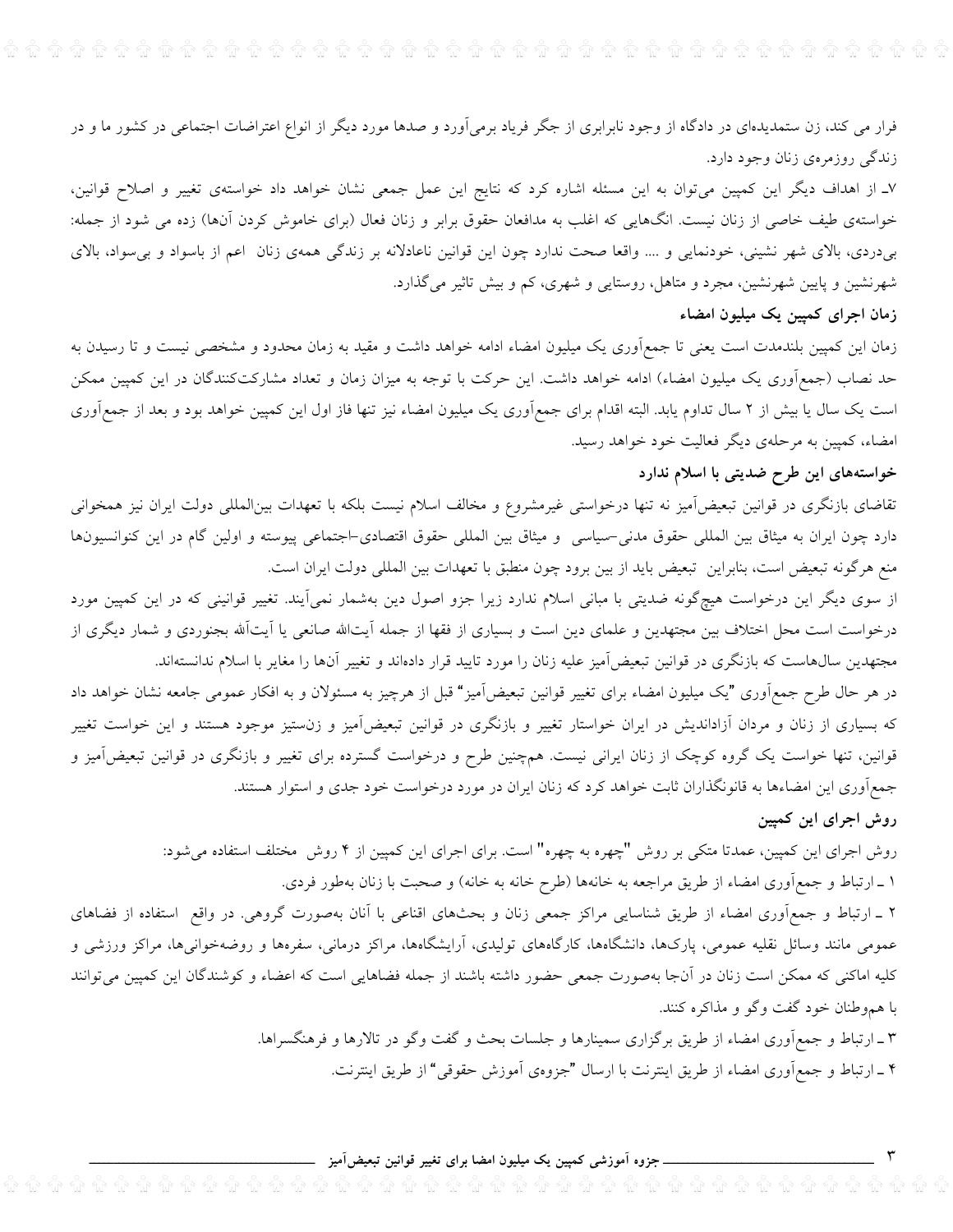# آموزش داوطلبان، الزامی است

برای اجرا و پیشبرد این کمپین نیاز به نیروهای داوطلب بهصورت گسترده و آموزش آنان است. از اینرو کمیتههای مختلفی برای اجرای این کمپین شکل گرفته است که یکی از این کمیتهها، "کمیتهی آموزشی" است این کمیته به برگزاری کارگاههای آموزشی برای کلیهی کسانی که داوطلب کار هستند، اقدام میکند. در این کارگاههای آموزشی همهی کسانی که میخواهند داوطلبانه در این امر مشارکت کنند و به جمعآوری امضاء بپردازند آموزش۵ای لازم در مورد قوانین موجود در رابطه با زنان و نیز نحوهی کار با شهروندان هنگام مراجعه به خانهها و نیز روش استفاده از مراکز تجمع زنان و مردان برای طرح کمپین، آموزش داده میشود. طی کردن این دوره برای کلیه داوطبانی که میخواهند در بخش آموزش چهره به چهره همكاري كنند الزامي است.

ذکر این نکته مهم است که داوطلبان لازم نیست در زمینهی مسائل حقوقی زنان حتما تخصص داشته باشند بلکه در این کارگاهها آموزش۵های لازم و در ارتباط با موضوع: "أشنايي با حقوق زنان در قوانين" براى صحبت رو در رو و پاسخگويي به سوالات و ابهامات شهروندان، ارائه خواهد شد. گسترەي فعاليت

محدودهی جغرافیایی این کمپین تنها به شهر تهران محدود نخواهد بود و گروههای فعال زنان در کلیهی شهرستانها نیز میتوانند در این طرح بزرگ مشارکت کنند. گروهها و افراد فعال در شهرستانها میتوانند درصورت امکان برای شرکت در کارگاههای آموزشی به تهران بیایند و سپس کار خود را در شهرستانها آغاز کنند. اما اگر تعداد اعضای گروههای فعال زنان در شهرستانها زیاد باشد میتوانند درخواست خود را ارائه کنند که کارگاه آموزشی در شهر خودشان برگزار شود. همچنین جمعآوری امضاء از هموطنان خارج از کشور (بهصورت پست یا رفت و آمد مسافر و بالاخره از طريق اينترنت) نيز مي تواند صورت بگيرد.

# ثبت تجربهها برای حال و آینده

بخش دیگر این کمپین، "مستندسازی" است. بدین معنا که هر داوطلب در هنگام فعالیت برای جمع[وری امضاء و گفت و گو با شهروندان میٍتواند تجارب و نکات جذاب و مهمی را که در خلال گفت وگو و تعامل!ش با زنان مختلف انجام میدهد بهصورت یادداشت روزانه در دفترچههای مخصوصی که در این مورد تدارک دیده شده "تجارب منحصر بهفرد" خود را یادداشت کند و هنگام برگرداندن لیست امضاءها، این دفترچهها را نیز ارائه کند تا این تجارب در روند کار، گردآوری شود و در حین اجرای این کمپین (بهخصوص در کارگاههای آموزشی) شیوههای خلاق گفت و گو با شهروندان بهطور مداوم بهروز شود. در پایان این کمپین و در فاز دوم آن، تمامی تجربههای داوطلبان، تنظیم و همهی تجربهها با نام خود داوطلبان به صورت کتاب منتشر خواهد شد تا برای دیگر گروههایی که میخواهند کارهای مشابهی انجام دهند و نیز برای آیندگان، باقی بماند. حداقل سن امضاءكنندگان

حداقل سنی که برای امضاء کنندگان در نظر گرفته شده است ١٨ سال است. یعنی فقط زنان و مردانی که بیش از ١٨ سال دارند می توانند بیانیه این کمپین را امضاء کنند. این امضاءها در فرمهای مخصوصی که به این منظور چاپ شده است و در اختیار کلیهی داوطلبان قرار میگیرد جمعآوری می شود تا همهی امضاءها بهصورت هماهنگ و یکدست باشد (علاوه بر آنکه روی وب سایت مخصوص این کمپین نیز ثبت و منتشر می شود). فعالیت کلیهی اعضاء و کوشندگان در این کمپین، کاملا داوطلبانه است در عینحال برای پیشبرد این کمپین هر یک از مشارکتکنندگان می توانند حداقل مبلغ ۵ هزارتومان برای عضویت در این کمپین بپردازند، چرا که این کمپین با همین کمکهای مالی و سرمایهای که داوطلبان از زندگی خود مايه مي گذارند پيش خواهد رفت.

# آدرس برای اطلاعات بیشتر در مورد این کمپین

آدرس وب سایت این کمپین: www.we-change.org . علاقهمندانی که میخواهند در این کمپین مشارکت کنند میتوانند از طریق این سایت و با ایمیل forequality@gmail.com تماس بگیرند. میتوانید به آدرس: (ایران، تهران، صندوق پستی: ۸۵۱ – ۱۴۳۳۵) نیز با ما تماس بگیرید

جزوه آموزشی کمپین یک میلیون امضا برای تغییر قوانین تبعیضآمیز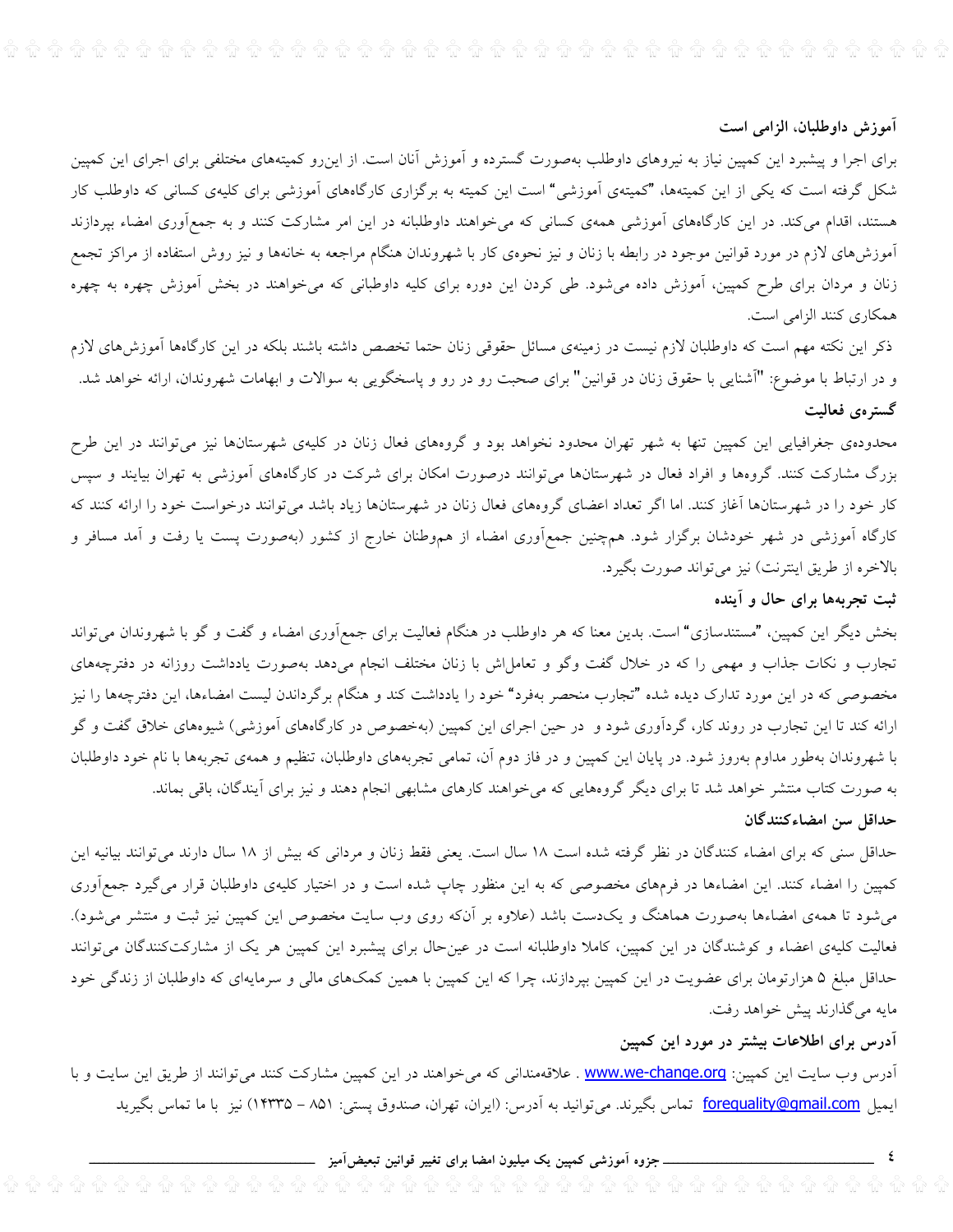# راهنمای آموزش چهره به چهره در کمپین یک میلیون امضا

این راهنما به شما اطلاعاتی در زمینه آموزش چهره به چهره می دهد که می تواند در کمپین مورد استفاده قرار گیرد. راهنما شامل اطلاعاتی است در مورد اینکه چرا این روش اهمیت دارد، و چه دستاوردی می تواند به همراه داشته باشد، مدیریت مشکلات احتمالی که در کمپین ممکن است بوجود آید، برنامه ریزی در مورد آموزش و جزییاتی که در کمپین می تواند برای شما مفید باشد. به طور کلی انتخاب بهترین و موثرترین روشهایی که در آموزش چهره به چهره می توان به کار برد به زمینه ای که این آموزش در آن استفاده می شود و فرهنگ مردمی که به آنها آموزش می دهید بستگی دارد. این راهنما کمک می کند نکاتی را که در آموزش اهمیت دارد در نظر آورید، از جمله اینکه در سطوح محلی مردم چگونه تغییر می کنند (به ویژه با تغییراتی که در خود شما در فرایند این آموزش ایجاد می شود).

#### اهداف

در پایان این آموزش شما به مفاهیم زیر دست خواهید یافت:

- آموزش چهره به چهره
- مزایا و محدودیتهای این نوع آموزش
- اهمیت آموزش چهره به چهره و نتایجی که از آن می توان داشت
	- چگونگی و زمان استفاده از آموزش چهره به چهره
		- \_ برنامه ریزی برای آموزش چهره به چهره

#### آمادگی

آموزشهای مشابهی را که تا به حال داشته اید به خاطر آورید. شرایطی را که ضمن صحبت با فردی، گفتگو با او برای شما جنبه آموزش داشته است. یا وضعیتی که به مرکزی برای دریافت خدماتی مراجعه کرده اید (بهداشتی، اجتماعی، ...) و پیش از ارائه خدمات به شما آموزش مختصری می دهند. به نظر شما چه چیزی باعث شده که این آموزش در ذهن شما یادآوری شود؟ این آموزش در شما چه احساسی ایجاد کرد و چگونه مطلب مورد آموزش را یاد گرفتید (یا یاد نگرفتید). فرد آموزشگر و روشی که به کار برده است به خاطر آورید. می توانید هم تجارب مثبت و هم تجارب منفي را در ذهن خود مرور کنيد.

در آموزش چهره به چهره برای کمپین یک میلیون امضا افرادی که با آنها صحبت می کنید و به آنها آموزش می دهید در شرایط مشابه با آنچه که در ذهن شما از آموزشهای قبلی (موفق یا ناموفق) زنده شده است قرار خواهند گرفت. شما در این آموزش می توانید از تجاربی که خود به عنوان آموزش بیننده داشته اید استفاده کنید. ممکن است بتوانید ویژگی هایی را به خاطر آورید که به کار گرفتن آن به شما کمک کند تا ارتباط بهتری با آموزش گیرنده برقرار کنید. یا برعکس بخواهید مطمئن شوید ویژگیهای نه چندان مثبتی که برای شما تجربه خوبی نبوده در آموزش شما برای افراد تکرار نخواهد شد. به خاطر آوردن این ویژگیها برای مشارکت بهتر و موثر شما به عنوان داوطلب در این آموزشها کمک می کند.

#### اموزش چهره به چهره چیست؟

آموزش چهره به چهره آموزشی است که در آن آموزش دهنده به طور مستقیم با یک فرد یا یک گروه کوچک در تماس است. در قالبهای کلی آموزش های چهره به چهره، آموزش دهنده می تواند داوطلبی حرفه ای، مروج فرهنگی، بهداشتی، اجتماعی... باشد. برای یک آموزش خوب و موثر

\_ جزوہ آموزشی کمپین یک میلیون امضا برای تغییر قوانین تبعیضآمیز <sub>-</sub>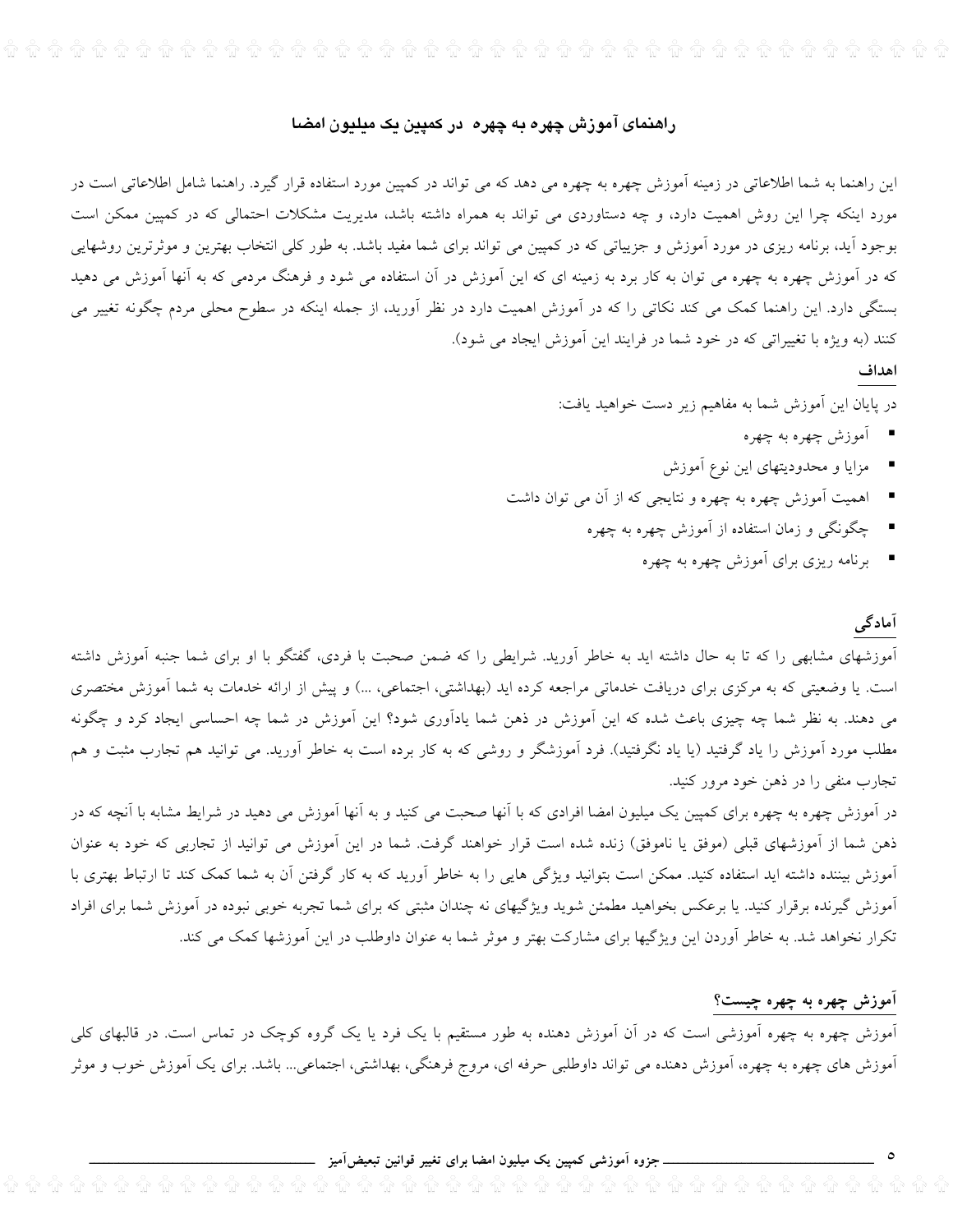چهره به چهره نگرش آموزش دهنده به همان اندازه مهم است که دانش او اهمیت دارد و ارتباط دوجانبه نقش کلیدی در دستیابی به نتیجه خوب دار د.

# ویژگیهای یک اَموزش چهره به چهره خوب **مرتبط** با نیازهای شخصی و فرهنگی آموزش بیننده.

**احترام به آموزش بیننده و در نظر گرفتن دوره گذار**. برای اینکه آموزش چهره به چهره بتواند در بین مردم نسبت به وضعیت موجود حساسیت ایجاد کند و تلنگری برای تغییر باشد، بایستی وضعیت حاضر آنها را در نظر گرفت. ممکن است در برخی از آموزشهایی که می دهید صحبت های فردی که به او آموزش می دهد نشان گر حساسیت پایین وی نسبت به مسایل و مشکلات زنان باشد و او دیدی متفاوت از شما داشته باشد. با وجود تمام این تفاوتها باید بتوانیم به آنها احترام گذاریم. تغییر در نوع تفکر به مرور اتفاق می افتد و ایده آل این است که پس از آموزش و ترک شما از محل، آموزش گیرنده بتواند در مسیر تغییر و گذار قدم گذارد. برای اینکه به این هدف دست یابیم مهمتری ویژگی این است که صحبت ها و آموزش ما به نحوی باشد که حالت تدافعی در افراد ایجاد نکند و نوع واکنش ما به آنچه ابراز می کنند برخورنده و توهین آمیز نباشد. **مهارت**. برای ارائه آموزش چهره به چهره باید در این زمینه آموزش ببینید، بتوانید ارتباط برقرار کنید، با دقت به صحبتهای آموزش گیرنده گوش کنید و رفتارهای غیرکلامی او را در نظر گیرید تا ریتم آموزش خود را با توجه به وضعیت آموزش گیرنده تنظیم کنید.

**درک خوب موضوع**. نکات کلیدی آموزش را تکرار کنید تا مطمئن شوید به خوبی درک می شود.

باید متذکر شد که آموزش حاضر آموزشی کوتاه مدت خواهد بود که ممکن است مجال به اجرا در نظر گرفتن تمامی این ویژگی ها را به دست ندهد. اما کم بودن فرصت و کوتاهی وقت نباید منجر به زیر پا گذاشتن اصول کلی شود که مهمترین آن احترام به آموزش بیننده و همچنین برداشت درستی از پیام آموزش است.

# آموزش چهره به چهره کجا و چگونه استفاده می شود؟

تغییر رفتار – این آموزش روشی موثر برای تشویق مردم به تغییر رفتار است و در صورتیکه به خوبی آموزش را انجام دهید می توانید به نتایج مهمی دست پابید. تغییراتی که در رفتار بوجود می آید معمولاً در دراز مدت اتفاق می افتد.

به طور همزمان با روشهای آموزشی دیگر: برای آگاه سازی در مورد نیاز به تغییر و برای ایجاد فرصت بیشتر برای صحبت و گفتگو در زمینه موضوع مورد نظر.

با مواد کمک آموزشی : آموزش چهره به چهره باید با مواد کمک آموزشی همراه باشد. ارائه بروشور و مطالب نوشتاری به آموزش گیرنده کمک می کند که پس از ترک شما از محل در فرصت بیشتری به پیام و هدف آموزش را درک کند و نیاز تغییر را دریابد و برای کسب بیشتر اطلاعات اقدام کند. در این صورت تاثیرات آموزش طولانی تر خواهد شد.

در آموزش های انفرادی و گروههای کوچک – موثرترین راه استفاده از آموزش چهره به چهره، آموزش انفرادی است اما در آموزش گروههای کوچک نیز می توانید از این روش استفاده کنید. وقتی آموزش را به بیش از یک نفر می دهید فرصت کمتری برای گفتگو و رفع سوال آموزش گیرنده وجود دارد و همه آموزش گیرندگان نمی توانند سوالها و نگرانیهای خود را با شما در میان گذارند.

> فرصتها و تاثیرات ناشی از اموزش چهره به چهره آموزش چهره به چهره روشی با قدرت برای ارتقا آگاهی و تغییر رفتار است. مزاياً:

ـ جزوہ آموزشی کمپین یک میلیون امضا برای تغییر قوانین تبعیض**آمیز** <sub>-</sub>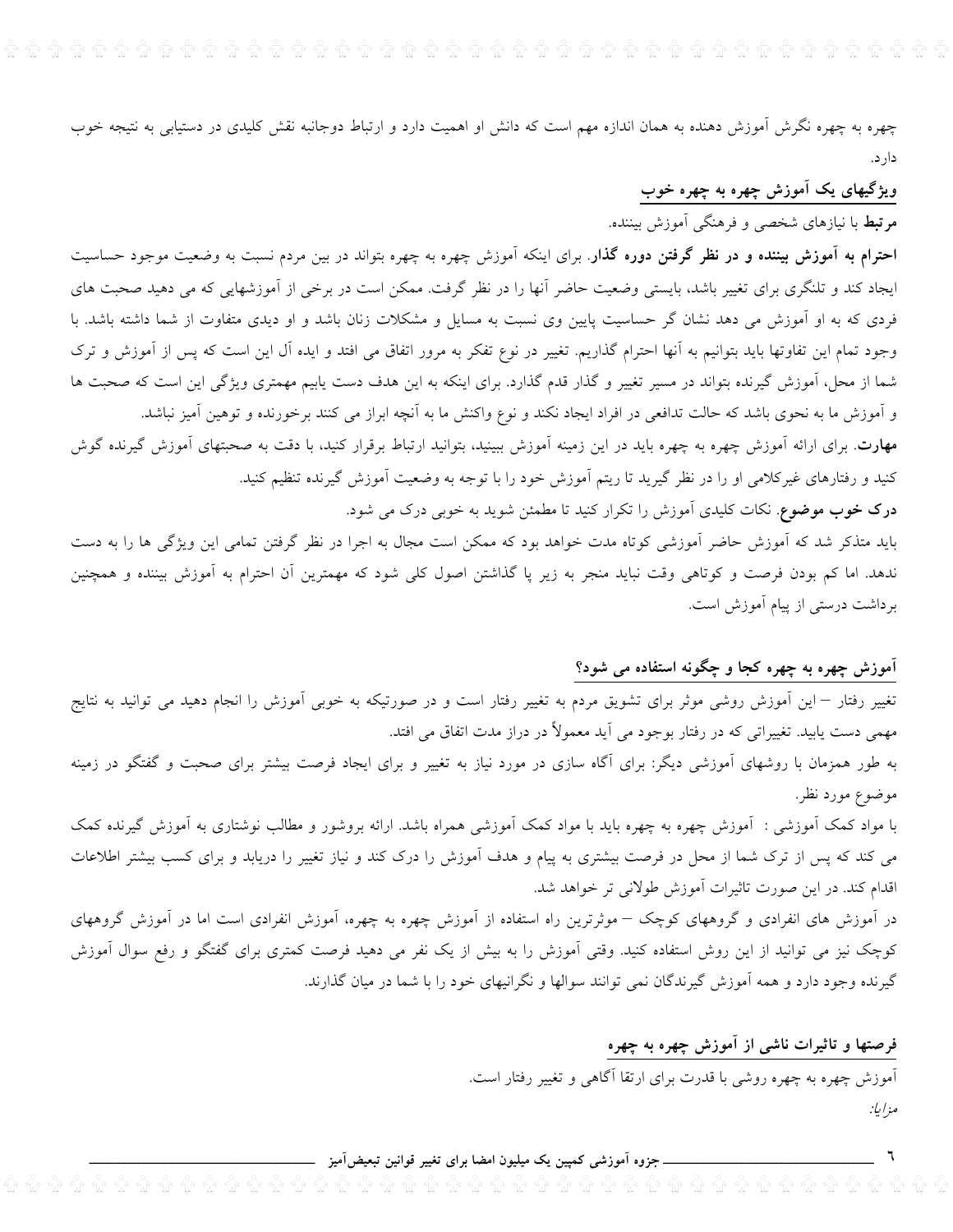درک صحیح از موضوع مورد أموزش تغيير رفتار پیشبرد آگاهی که منجر به تصمیم گیری بهتر خواهد شد تشویق آموزش گیرنده برای یادگیری بهتر و بیشتر دسترسی بهتر به مردم و دسترسی بهتر مردم به آموزش

> معايب: هزينه به خصوص هزينه فردي نیاز به مهارت و انگیزه زیاد داوطلب دارد

متاسفانه اطلاعات زیادی از آموزش های چهره به چهره ای که در زمینه مسایل حقوقی انجام شده است مستند نشده است یا در دسترس نیست. اما مطالعه آموزشهای چهره به چهره در مسایل بهداشتی شواهد و آمار و ارقام تغییر رفتار را به راحتی نشان می دهد. همچنین باید در نظر گرفت تغییر نگرش و رفتار در زمینه های بهداشتی در زندگی روزمره نتایج کوتاه مدت و قابل مشاهده بیشتر و قابل اندازه گیری تری در دسترس قرار می دهد (بعنوان مثال آموزش استفاده از "او آر اس" برای کودکان مبتلا به اسهال و کم کردن مرگ و میر کودکان، آموزش نحوه صحیح استفاده از دارو و..). اما در زمینه های فرهنگی این نوع آموزش باید با روشهای آموزشی دیگر توام شود و علاوه بر این نتایج آن در درازمدت مورد توجه و ارزیابی قرار گیرد. با این حال مستند کردن تجاربی که در حین این آموزش خواهید داشت با ذکر مثال در طراحی پیگیری های و مراحل و موارد بعدی بسیار مفيد خواهد بود.

در رابطه با مسایل اجتماعی یکی از مواردی که از آموزش چهره به چهره استفاده زیادی می شود بسیج و تبلیغات پیش از انتخابات است (در افغانستان یکی از روشهای بسیار شایع بود و به میزان خیلی کمتری در عراق). اما در این موارد نیز کمتر می توان از تجارب بدست آمده در کمپین حاضر استفاده کرد چرا که در شرایط انتخابات هدف مهم دستیابی به رفتاری مقطعی و کوتاه مدت مد نظر قرار می گیرد. در آموزشهای مربوطه جنبه های مثبت انتخاب فردی که برای او تبلیغ می شود با آموزش گیرنده در میان گذاشته می شود –که خود جای بحث بیشتر دارد.

شاید نزدیک ترین تجربه ای که در این زمینه وجود داشته است کمپین آموزش برای شرکت در انتخابات است (بدون معرفی کاندیداها) که هدف آن بالا بردن مشارکت عمومی در انتخابات است. باز هم بررسی تجربه افغانستان در این کمپین نشان می دهد که روشها و ابزار دیگری با آموزشها همراه بوده است. از جمله رادیو و پخش پیام های و سناریوهای داستانی کوتاهی که به زبانهای مختلف تهیه و از مدتها پیش از انتخابات پخش شد. گروههای مختلف سازمانهای غیردولتی، سازمانهای زنان و آژانس های سازمان ملل به طور همزمان در این کمپین شرکت کردند. با وجودیکه دولت موقت حامی برگزاری این کمپین بود (که نکته ای کلیدی در موفقیت کمپین ها بود)، ولی حضور گروههای مخالف انتخابات (در بعضی نقاط کاملاً متمرکز و سازماندهی شده) مانع بزرگی برای برگزاری انتخابات و در نتیجه کمپین های مربوطه بود.

در وب سایتهای زیر به برخی از تجارب اشاره شده است. با توجه به پیچیدگی موجود در وضعیت افعانستان و پایین بودن شاخص های توسعه بهترین برداشتی که از تجارب و مثال های این وب سایت ها می توان داشت در نظر گرفتن شیوه تطبیق و کنار آمدن با شرایط و موانع در فعالیت و کمپین های یاد شده در شرایط افغانستان می باشد. موضوع مورد بحث و شرایط متفاوت وضعیت در ایران ممکن است با تجارب پیش آمده در افغانستان از جهاتی مشابه و از جهات دیگری متفاوت باشد.

http://hrw.org/backgrounder/wrd/afghanistan · A · o/afghanistan · A I V · o.pdf

۔جزوہ اَموزشی کمپین یک میلیون امضا برای تغییر قوانین تبعیضlَمیز \_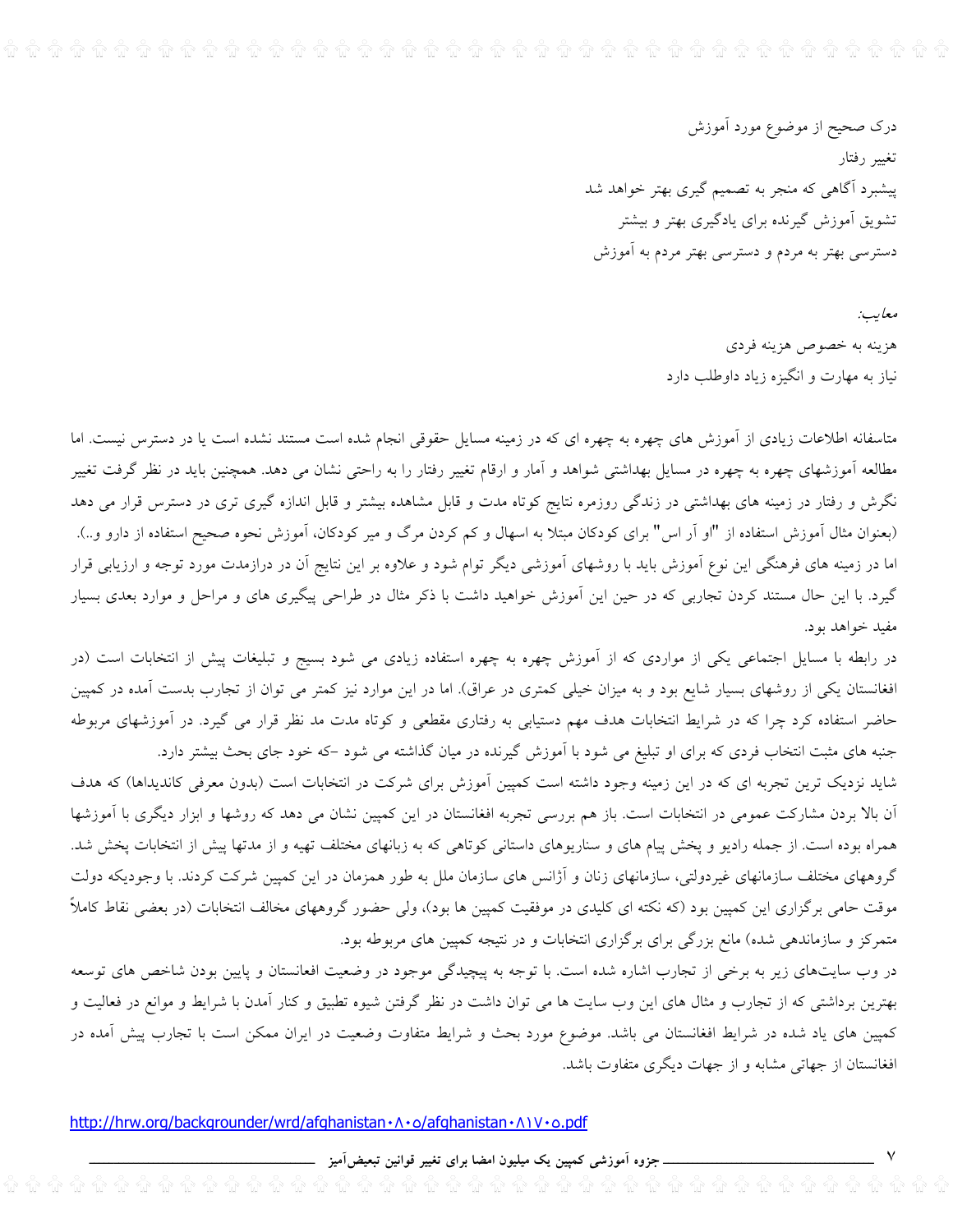http://www.hrw.org/campaigns/afghanistan/blog.htm

#### انتخاب داوطلب

افرادی که می گذاریم در ما تاثیر گذارند تا تغییر کنیم معمولاً افراد مهمی برای ما هستند – افرادی که به آنها اعتماد می کنیم یا افرادی که برای مدت طولانی آنها را می شناسیم. در مقام آموزش بیننده باید بتوانیم با داوطلب ارتباط برقرار کنیم، باید فردی باشد که به وضعیت فرهنگی و فکری ما نزدیک باشد.

- ويژگيهاي اياه آل داوطلب چهره به چهره:
	- ايجاد احساس راحتى در افراد
- احترام به عقاید و توانایی های افراد
- کنجکاو و مایل به یادگیری از دیگران
	- ارتباط گیری خوب، شنونده خوب
		- \_ تشويق به گفتگو
- \_ قادر به تشخیص مشکلات و حل آنها به طور موثر
	- آگاهی و اشراف به موضوع مورد آموزش
- واهمه نداشتن از "ندانستن" پیگیر به یادگیری بعدی
	- انتقادیذیری
	- قضاوت نکردن

اعتماد به فرد داوطلب *با رعایت موارد زیر افزایش می یابد:* 

- درک وضعیت، آگاهی و دانش آموزش گیرنده
- احترام به این وضعیت و درک این موضوع که چرا تغییر رویکرد و نگاه به مشکل موجود ممکن است از نظر آموزش گیرنده غیرممکن به نظر برسد
	- حساس به وضعیت عاطفی آموزش گیرنده

#### ايجاد انگيزه

"ایجاد انگیزه" فرایندی است که در نتیجه آن تغییر در طرز تفکر، رفتار و رویکرد در زمینه هدف خاصی اتفاق می افتد. "آگاهی" وضعیتی است که در آن افراد می توانند تشخیص دهند چه چیزی برای آنها خوب است و چه چیزی بد. ایجاد انگیزه یک فرایند ادامه دار است كه از طريق آن توجه و حساسيت ايجاد مي شود، نياز بوجود مي آيد و تغيير در رفتار (در راستاي نياز) اتفاق مي افتد. آموزشهای چهره به چهره، مقطعی و کوتاه اگر به طور استراتژیک برنامه ریزی شده و استفاده شود می توانند نقش مهمی در ایجاد انگیزه داشته باشند. در این کمپین نیز آموزش چهره به چهره می تواند تلنگر اولیه را ایجاد کند، توزیع بروشورها منابع مقدماتی را در اختیار آموزش دیدگان قرار خواهد داد و پس از اجرای مراحل اولیه می توان با تصور واقعی تری از آنچه گذشته، فرصتهای آموزشهای بعدی را مورد بحث و بررسی قرار داد.

#### اهميت ايجاد انگيزه

۔ جزوہ اَموزشی کمپین یک میلیون امضا برای تغییر قوانین تبعیضآمیز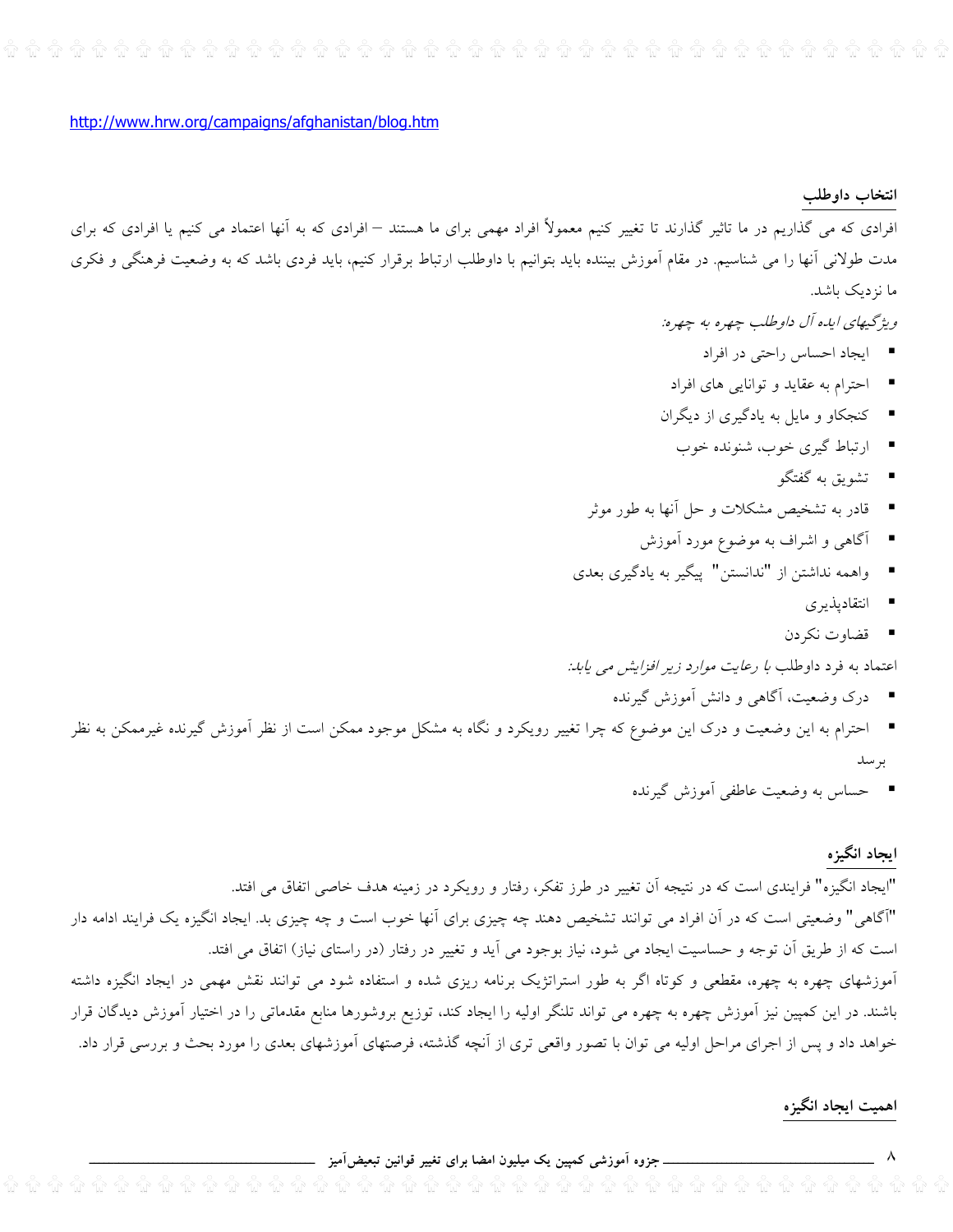در تعاریف کلی ایجاد انگیزه برای تشویق افراد در راستای رسیدن به هدف مورد نیاز است. ایجاد انگیزه برای افزایش آگاهی اجتماعی و مشارکت مردم ضروری است. از طریق ایجاد انگیزه، هدفمندی و مشارکت اجتماعی تقویت می شود. در بسیاری از شرایط تمایل افراد به مشارکت در رفع مشكلات اجتماعي پايين است چون:

- اهمیت درگیری با جریانات اجتماعی را درک نکرده اند
	- از تغییر هراس دارند
	- بهای تغییر را نمی توانند متحمل شوند
- از فرصتهایی که ممکن است برای تغییر ایجاد شود آگاه نیستند
- از وضعیت موجود ناراضی و کلافه هستند و منفعل می شوند
	- نگرش آنها نسبت به نقش خود در ایجاد تغییر منفی است
		- آماده تغییر نیستند و نگرش محدودی دارند
			- اعتماد به نفس ندارند

آموزشهای چهره به چهره در این کمپین می تواند اطلاعات بیشتری در مورد علل پایین بودن مشارکت اجتماعی در رفع قوانین تبعیض اَمیز به دست دهد. مستندسازی تجارب برای سازماندهی و طبقه بندی این اطلاعات امری کلیدی است.

## استراتژی موثر در ایجاد انگیزه

- برقراري ارتباط با افراد گروه هدف (انفرادي يا گروهي)
	- آگاه<sub>ی</sub> از نیاز مردم
	- گفتگو در مورد لزوم تغییر و مزایای آن
		- ذکر مثال از شرایط واقعی
- بحث و صحبت در مورد جنبه های مختلف تغییر مورد نظر
	- \_ تشویق به مشارکت
	- ايجاد فرصت مشاركت
- توضیح در مورد تغییراتی که در نتیجه مشارکت در حال اتفاق افتادن است

# مراحل پله ای تغییر

 $\overline{q}$ 

تجربه رويكرد متفاوت — ♦ تمرين مقطعي رويكرد متفاوت —← تغيير رفتار در فرایندی درازمدت و با پیگیری ها و آموزش های مداوم و مرحله ای (با توجه و تغییراتی که افراد جامعه در معرض آن هستند). آموزش های کوتاه مدت چهره به چهره می تواند روشی برای آغاز این فرایند باشد.

\_\_ جزوہ آموزشی کمپین یک میلیون امضا برای تغییر قوانین تبعیضآمیز \_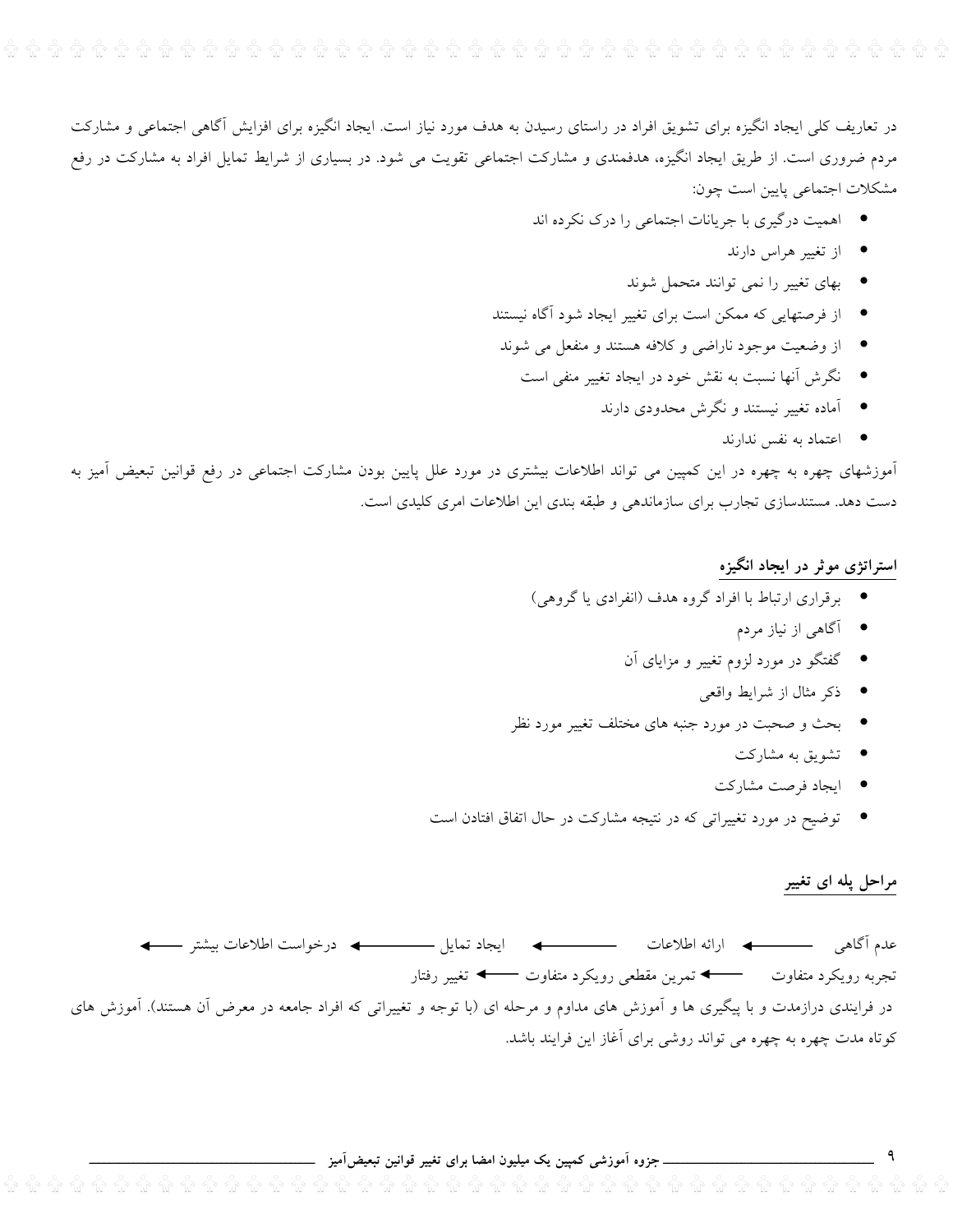# ارائه آموزش

 $\mathcal{L}$ 

۱ – هیچ فرمول ثابتی در ایجاد ارتباط با گروههای متفاوت وجود ندارد اما اصول برقراری ارتباط بایستی رعایت شود. تنوع مخاطب و گروه هدف، فرمولهای متغیر در ایجاد ارتباط را به ما یادآور میشوند.

۲ – معمولا ارتباط را با پرسش های کلی و صمیمانه آغاز میکنیم اما از بیان جملههای کلیشهای مثل "نظر شما درباره ....." جدا پرهیز شود. ۳ – ضمن ایجاد فضای صمیمانه ، تا حد امکان از به کار بردن ضمیر دوم شخص مفرد ــ تو ــ پرهیز شود، رعایت این قاعده در ایجاد فضای

احترام در ملاقات های اولیه بسیار موثر است.

۴ – نباید از دوربین ، ضبط و پرسشنامه استفاده شود، چون در بین مردم واکنش ایجاد میکند.

۵ – ضمن آنکه نباید در نقش یک علامه دهر ظاهر شد، بهتر است میزان آشنایی و آگاهی افراد گروه های کاری نسبت به موضوع مورد بحث، با روش های غیرمستقیم و ملایم، یادآوری شود.

۶ – ضمن نشان دادن اعتماد و احترام ، از ایجاد صمیمیت و رابطه های نزدیک خودداری شود به طور مشخص از وارد شدن به خانه ها و دفاتر شخصی افراد موکدا پرهیز شود.

۷ – میتوانیم با بیان مثال،های واقعی اززندگی خود ودوستان.ان فضای راحتی را دربیان مشکلات مخاطب ایجاد کنیم.

۸ ــ حداقل یک ربع ساعت برای هر مورد وقت نیاز داریم. تا داوطلب بتواند پس|ز معرفی خود و توضیح فعالیتش موضوع را با استفاده از جزوه آموزشی به مخاطب منتقل و با هوشیاری در او حساسیت ایجاد کند تا مخاطب با اشتیاق و احساس مسئولیت طومار را امضا کند.

۹ ـ داوطلب باید به بافت فرهنگی، اجتماعی محل مورد نظر توجه کافی داشته باشد. اولین ارتباط قبل از رد و بدل شدن حتی یک کلام، بهوسیله ظاهر و نگاه است. باید با احترام به مردم هرچند بی سواد و بی اطلاع از مسائل زنان رفتار کرد. از نگاه از بالا خودداری کنید.

۱۰ ــ سادهپوشی در عین تمیزی اولین ارتباط محترمانه را برقرار میکند تا طرف مقابل با میل و رغبت وقتاش را در اختیار قرار دهد. هر قیافه و ظاهر عجیبی واکنش برانگیز است و ذهن مخاطب را به سمتی غیر از هدف مورد نظرتان سوق میدهد.

۱۱ \_ باید با حوصله به حرفهای مخاطبین گوش داد و بخشهای جالب آن را به خاطر سپرد و بعدا یادداشت کرد. بسیاری نمیپسندند گفتگوهایشان ثبت شود، درنتیجه خود را سانسور میکنند.

۱۲ ـ برخی از افراد با این تصور که همهچیز را میدانند کمتر صحبت میکنند و برخی دیگر برای اینکه نشان دهند همه چیز را میدانند به شما گوش نمیدهند، در ابتدا سعی کنید به این گروه از افراد اطمینان دهید که شما میدانید چقدر آنها میدانند و برای همین است که آنها را دعوت به پیوستن به کمپین و امضاء میکنید.

۱۳ ـ از خودمحوریت و نشان دادن خود بهعنوان دانای مطلق اجتناب کنید ولی طوری صحبت کنید که به آنچه را هرچند محدود میدانید اما به آن اعتقاد و ايمان داريد.

۱۴ ـ در واكنش به بحثهاى افراد، خشم و حيرت خود را اداره كنيم.

۱۵ ـ داوطلبان بههیچ عنوان نباید وارد مسائل سیاسی شوند و فقط درمورد مسائل حقوقی زنان صحبت کنند.

۱۶ ـ استفاده از مثالهای ساده با توجه به موقعیت و سن و سال مخاطب، برای طرح مشکلات و قوانین تبعیضآمیز مربوط به زنان مهم است. ۱۷ ـ اگر در این مورد سئوال شد که شما کی هستید و چه هدفی دارید؟ باید از انگیزههایتان بگویید که یک عده زنانی هستیم که علاقهمند به این

مسائل هستیم و سال@ا در سازمانهای غیردولتی در حال فعالیت هستیم. با توجه به مخاطب، از اسامی مشهوری که به این کمپین پیوستهاند میتوانید نام ببرید.

۱۸ ـ میتوانید برای کسب اطمینان شهروندان صندوق پستی که به این منظور گرفته شده است و نیز اَدرس سایت و ایمیل را بدهید.

## ــــــــــ جزوه آموزشی کمپین یک میلیون امضا برای تغییر قوانین تبعیض[میز \_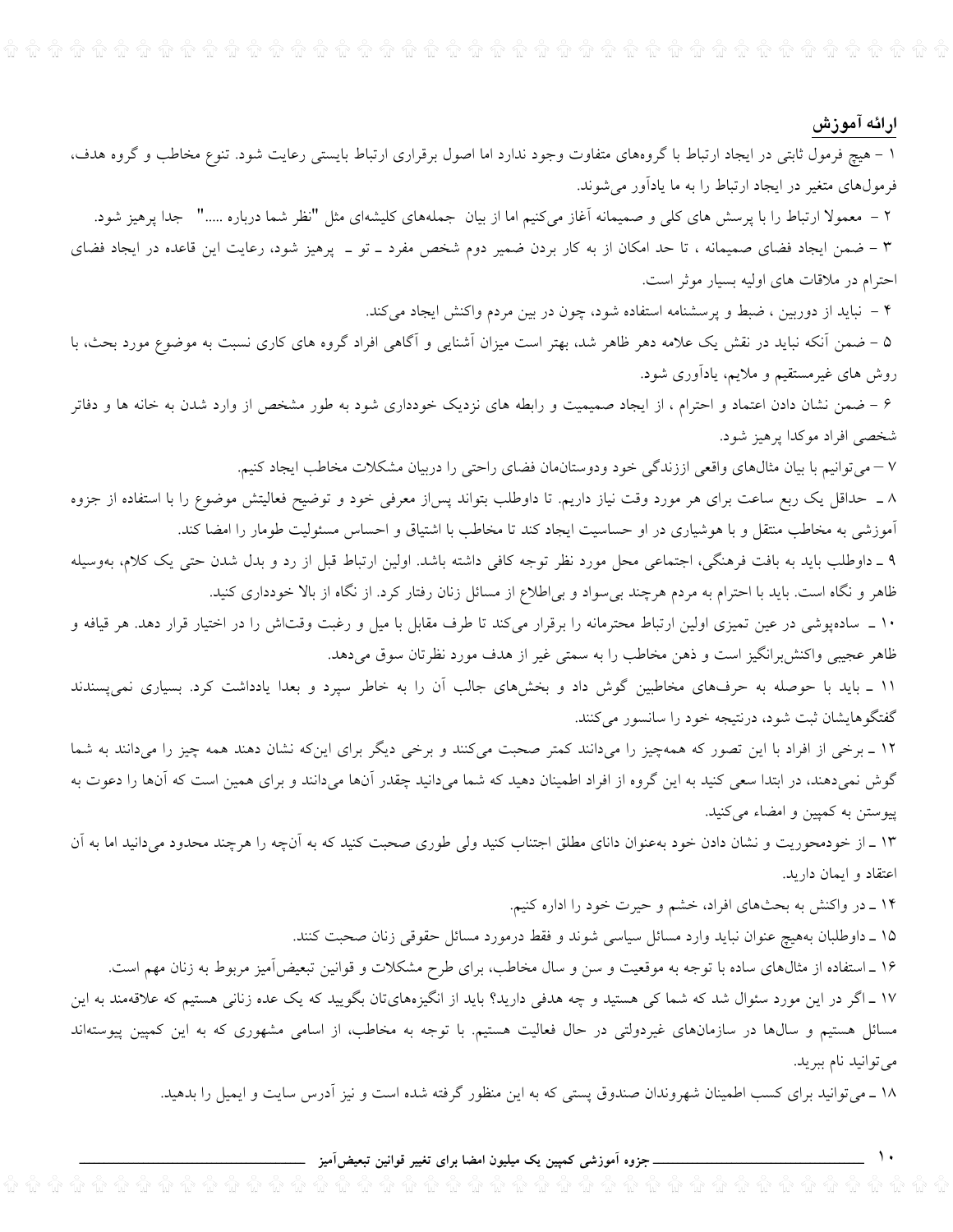۱۹ \_ به یاد داشته باشید معمولا صبحها زنان در خانه هستند و زنان فرصت بیشتری برای صحبت دارند. اگر بتوانید با هماهنگی با یک نفر که در یک محله زندگی میکند، به آن محله وارد شوید و شروع به فعالیت کنید، بسیار ایدهآل است.

۲۰ ـ هنگام معرفی خود و هدف از کار بر حفظ اسرار فرد تکیه کنید و تاکید کنید که این امضاءها تا به سقف حداکثر یک میلیون امضاء نرسد هيچ جايي درج نخواهد شد و در هيچ جا ارائه نمي شود.

۲۱ ـ اگر در یک مجتمعی تعدادی از افراد وقت صحبت نداشتند میتوانید به آنها پیشنهاد کنید که اگر مایل باشند میتوانند آنها زمانی را برای ملاقات بعدی پیشنهاد دهند که حداقل ۵–۶ نفر را در مراجعهی بعدی دور هم جمع کند تا در این مورد صحبت شود.

۲۲ \_ سعی کنید شب آن روزی که به خانهای مراجعه کردهاید، مشاهداتتان را در دفترچهی مخصوص مستندسازی یادداشت کنید. اینکار در مجموعهی همکاری درازمدتی که بسیاری از افراد در آن شریک هستند بسیار کمک میکند.

# آموزش گروهی

آموزش گروهی به صورت جلسات بحث و گفت و گو یا کارگاه برگزار میشود. مکانهای پیشنهادی برای آموزش گروهی شامل مکانهای زیر مى شود:

خیاطخانهها و آرایشگاهها. ورزش&اهها ( به دلیل اینکه همه باهم تعطیل میشود بسیار قابل توجه است). در جلسات عمومی سازمانهای غیردولتی و تعاونیها، مهمانیها و دورهها و روضهخوانیها و بهطور کلی مراکز تجمعات زنان در میان دوستان و آشنایان و فامیل، پانسیونهای زنانه و خوابگاههای دانشجویی، برگزاری جلسات عصرانه در منزل فردی که دارای ارتباطات زیادی است، سمینارهای مختلف در استانها با همکاری ان جی اوها و دانشگاهها، از ضروریات است.

## ارتباط گیری و فیدبک

 $\rightarrow$ 

ارتباط برقرار کردن یک فرایند دوطرفه است و شامل دادن اطلاعات به فرد و در مقابل آن گرفتن فیدبک یا بازخورد است. دو مهارت اصلی برای آموزش چهره به چهره (و همچنین سایر آموزشها) مورد اهمیت است: – ارتباط گیری و بازخورد – پرسیدن سوالهای باز و گوش کردن دقیق

تنها از طریق گرفتن بازخورد است که می توانید بفهمید فرد آموزش گیرنده موضوع مورد نظر را دریافته است یا نه. ارتباط گیری یعنی داد و ستد یا در میان گذاشتن. ارتباط گیری خوب می تواند منجر به فهم مشترک شود –که به این مفهوم نیست که افراد "موافق" یکدیگر خواهند شد. با سوال کردن از افراد و گوش دادن به آنچه که می گویند می توانید بفهمید در مورد هدف مورد نظر تا چه حد به هم نزدیک هستید. اگر پیامی به فردی داده شود بدون آنکه بازخوردی دریافت کنید "اطلاع رسانی" کرده اید. اطلاع رسانی یک فرایند یک طرفه است. اطلاع رسانی

می تواند منجر به ارتباط برقرار کردن شود اگر فردی که پیام را دریافت می کند در مورد پیام بازخورد دهد.

اطلاع رسانی فرایندی یک طرفه است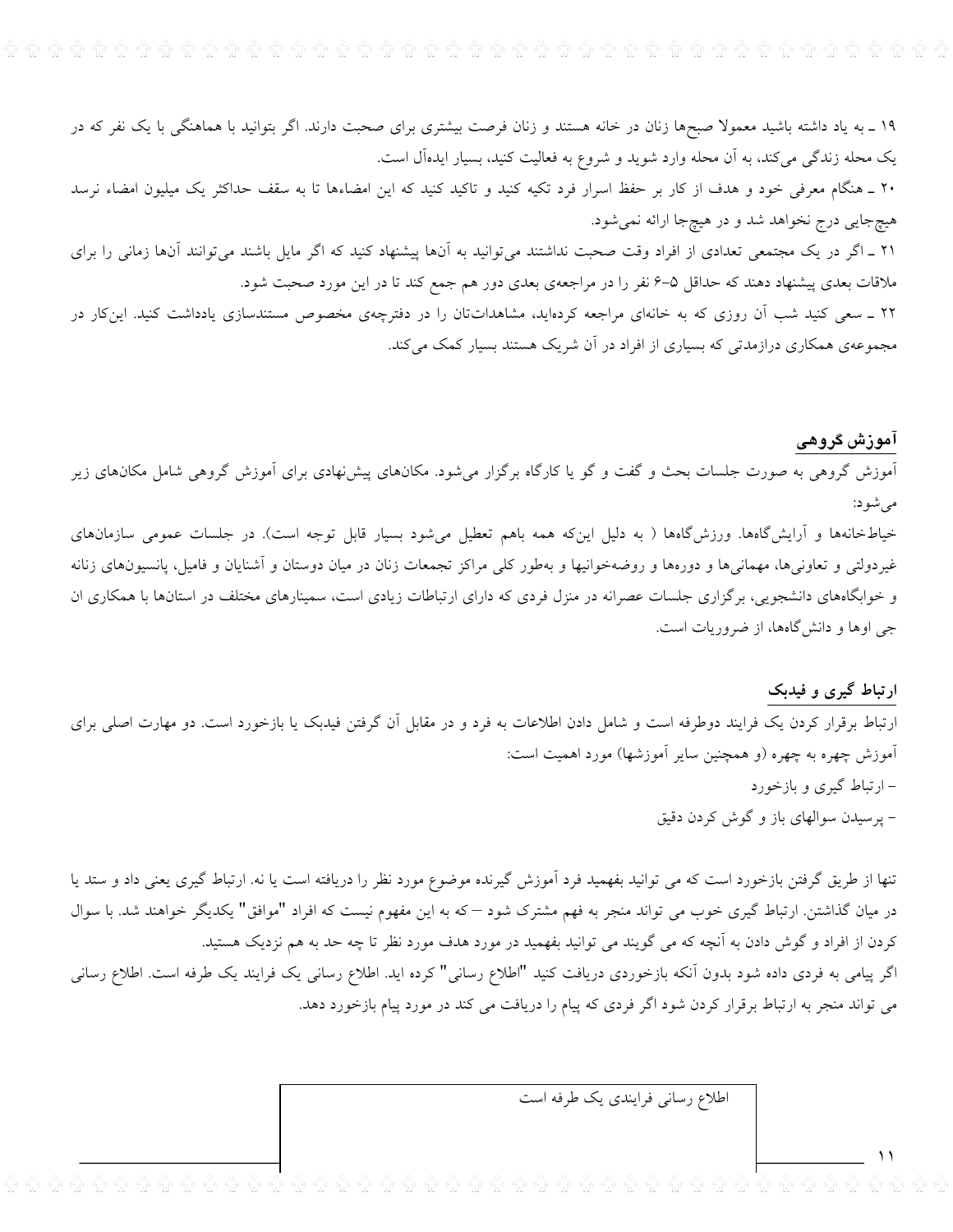# ارتباط برقرار كردن فرايندي دو طرفه است ارتباط برقرار کردند مهمترین مهارت در آموزش چهره به چهره است

مهارتهای گفتگوی موثر

همواره برای رسیدن به هدف گفتگو (ترغیب شهروندان به دادن امضاء و گوش دادن به صحبتهای ما ) نیازمند متقاعدکردن و درک متقابل هستیم. برای اَن که بتوانیم از عهده متقاعدسازی و رسیدن به درک متقابل در یک جلسه براییم این سه ویژگی دارای اهمیت بسیاری است:

- ۱. منش
- ٢. منطق
- ۳. شور و علاقه

۱ – منش : حسی که شما با نوع رفتار و عادات خود به مخاطب منتقل میکنید یکی از بخش های مهمی است که میتواند مخاطب را جلب کند. منش و نحوه برخورد می تواند زمینه مناسبی از اعتماد و اطمینان برای آغاز و ادامه گفتگو فراهم کند. **۲** – منطق: روشی است که اندیشه هایمان به طور منظم روی آن سوار می شود.

۳- **شور و علاقه: مع**مولا نوعی تعهد و احساس است که در ارتباط برقرارکردن آن(ا نشان میدهیم. اگر اندیشه و فکری در ما شور و حرارتی برنیانگیزد نمیتوانیم انتظار داشته باشیم دیگران را نیز تحت تاثیر قرار دهد. اما فراموش نکنیم که شور و علاقه را نمیتوان جعل و یا به گونه ای تقلیدکرد. هر چقدر این شور و علاقمندی درونی باشد به نوعی مسری نیز هست . اشتیاق مسری است . همانگونه که بی علاقگی و بی|نگیزگی نیز به فرد مقابل سرایت میکند.

موانع برقرارى ارتباط

در اّموزش چهره به چهره ممکن است موانعی وجود داشته باشد که در کار داوطلب اختلال ایجاد شود: ا) محيط محیطی که در آن آموزش می دهید شلوغ است، خیلی سرد یا گرم است، امن نیست و افراد دیگری در محیط هستند که آموزش گیرنده در کنار آنها احساس راحتى نمى كند. ۲) داوطلب رویکردی غیردوستانه دارد افراد تحت اموزش را قضاوت کرده و به دید منفی نگاه می کند ریشه های واقعی و دلایل مشکل مورد نظر را نمی شناسد از زبان ساده استفاده نمی کند شنونده خوبي نيست

<sub>·</sub> جزوہ آموزشی کمپین یک میلیون امضا برای تغییر قوانین تبعیضآمیز ۔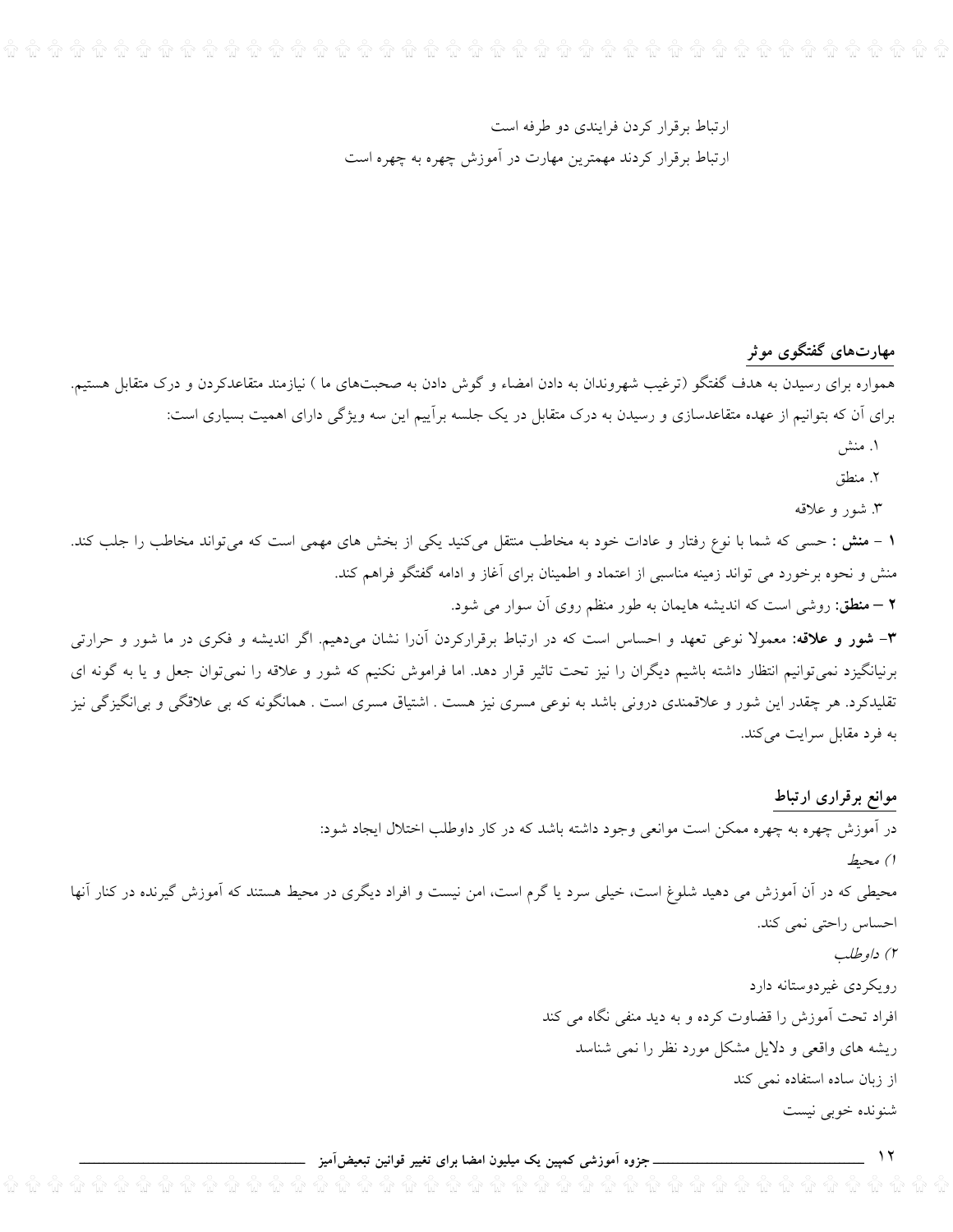صحبت اَموزش گیرنده را قطع می کند یا با او بحث می کند اطلاعات كافي ندارد ۳) آموزش گیرنده به آموزش دهنده اعتماد نمی کند اضطراب دارد و نگران است کار فوری دارد که باید به آن بازگردد احساس راحتی نمی کند که بگوید مطلب را نفهمیده است یا سوال بیشتری کند احساس می کند مورد قضاوت قرار گرفته اطلاعات زیادی در مدت کمی به او داده شود زبان و کلماتی که گفته می شود برای او قابل فهم نباشد

| ملاحظات | معايب                                           | مزايا                                                                                                     | روش |
|---------|-------------------------------------------------|-----------------------------------------------------------------------------------------------------------|-----|
|         |                                                 | آموزش چهره به چهره  فرصت  توضیح  و  پرسش  و  زمان زیادی نیاز دارد، غالباً   بیشترین  تاثیر  را  دارد  اگر |     |
|         | با عجله انجام می شود،   اعتماد آموزش بیننده جلب | پاسخ بیشتری می دهد، مواد                                                                                  |     |
|         | آموزش دهنده آموزش   شود، و آموزش دهنده          | كمک أموزشي همزمان مي                                                                                      |     |
|         |                                                 | تواند مورد استفاده قرار بگیرد،   کوتاه مدتی برای این کار   مهارت ارتباط گیری خوبی                         |     |
|         |                                                 | می توان بروشور و مطالب   دیده است، آموزش گیرنده   دارد                                                    |     |
|         |                                                 | أموزشي در اختيار افراد قرار داد   به اين روش عادت ندارد                                                   |     |
|         |                                                 | تا أموزش بيننده مطلب را به                                                                                |     |
|         |                                                 | خاطر سيارد.                                                                                               |     |

ـ رعایت اصول کلی زیر در دستیابی به اهداف مشترک در یک جلسهی بحث و گفت و گو میتواند موثر واقع شود: آزادی عمل، توجه به وجوه مشترک، انعطاف پذیری و گذشت، توجه به تفاوت های فردی، اطمینان و امنیت روانی، احترام متقابل، نفوذ کلام، كاهش مخالفت يا مقاومت، متقاعدسازي و تفاهم، خوش اخلاقي و محبت.

# نکاتی که میتوان در آموزش گروهی مد نظر قرار داد:

 $\gamma$ 

- ١. در آموزش گروهی ابتدا باید محل مورد نظر را شناسایی کرد. این محلهها توسط خود آموزش گر انتخاب میشود.
- ۲. در ابتدای مجلس با صاحبخانه و معتمد آن جمع هماهنگیهای لازم را کرده و به حضورمان مشروعیت میبخشیم.
- ۳. درصورتی که میزبان یا صاحبخانه ما را معرفی نکند، در ابتدای ورود به جمع، اعلان عمومی کنیم و تاحدودی خود را معرفی کنیم. اما اگر میزبان معرفی ما را بهعهده بگیرد بهتر است.

ـ جزوه آموزشی کمپین یک میلیون امضا برای تغییر قوانین تبعیضآمیز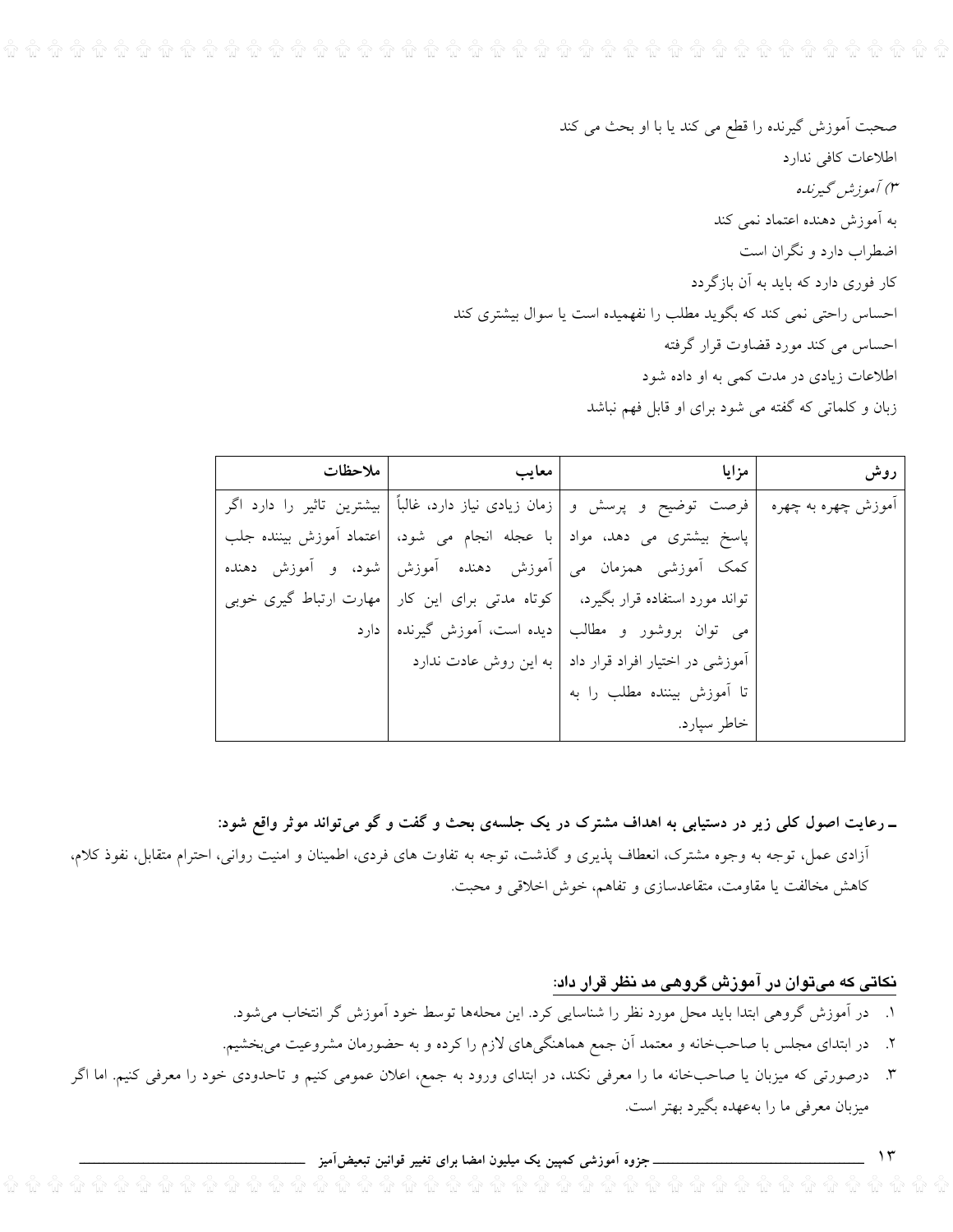- ۴. بهتر است ۲ یا ۳ نفری اقدام به آموزش کنیم.
- ۵. برای شروع کار از امکانات و مکانهای اجتماع زنان و محلهایی را که می¤وانید ایجاد کنید لیستی تهیه کنید تا در طول مدتی که برای خود در نظر گرفتید بهتدریج با زمانبندی قبل از آن برای مراجعه و قرار ملاقات و ایجاد جلسه اقدام کنید. با توجه به هویت مجلس، نوع موضوع و زبان موضوع را انتخاب میکنیم.
- ۶. زبان ارتباطی با گروه مخاطب را پیدا کرده و از همان زبان در جمع، استفاده میکنیم. مثلاً در جمعی که اغلب زنان مسن هستند دربارهٔ قانون ارث و ديه حرف ميزنيم.
- ۷. در جمع وارد بحث و جدل نمیشویم، مثلا روی واژه و بحث در مورد فمینیسم خودداری کنیم یا هر نوع بحث انحرافی که بحث اصلی را منحرف میکند. اگر تاریخچهی مشترکی با شرکتکنندگان در جلسه دارید سعی کنید از شرح گذشتهها دوری میکنیم و آینده پیش رو (اَیندهی بهتری که با بازنگری در روابط بهوجود خواهد اَمد) را ترسیم میکنیم.
	- ۸ از جمع اجازه می گیریم تا اول تمام مطالب خود را عنوان کرده سپس به پرسش و پاسخ میپردازیم.
- ۹. نوع پوشش مطابق سلیقه هر جمعی بسیار مهم است. مثلا نوع لباس در مجلس ختم انعام باید با پوشش در مهمانی جوانان متفاوت باشد تا دیدگاههای منفی را پیش از شروع بحث ایجاد نکند.
	- ۱۰. از فروش هرگونه نشریه و تپیشرت و بولتن و کتاب که خارج از فعالیت یک میلیون امضا است پرهیز شود.
	- ۱۱. اسامی داوطلبانی که تمایل به همکاری دارند را یادداشت کرده و به روابط عمومی منتقل کنیم تا از کمک آنها بهره گرفته شود.
- ۱۲. شناسایی علاقههای مشترک نسبی جمع. بهطوری که اگر جمعی علاقه زیادی به فردی دارند از بردن نام او به عنوان کسی که این بیانیه را امضاء کرده است استفاده کنید. این کار میتواند مشروعیت بیشتری به گفتههای داوطلبان ببخشند.
- ۱۳. تمام روابط باید منجر به امضا شود. چون که هدف، جمعآوری امضاست، یعنی برای سازماندهی جلسه باید این را بهخاطر داشته باشیم که چنانچه بحث خیلی طولانی شود عدمای از محل خارج می شوند، تا این اتفاق نیافتاده می توان این طور بیان کرد که مثلا بعد از نیم ساعت بگویید که من در خدمت همهی کسانی هستم که میخواهند بحث را ادامه دهند اما بهتر است اول کسانی که میخواهند این بیانیه را امضاء كنند، أن را امضاء كنند و بعد به ادامه بحث با كسانى كه بحث دارند بپردازيم.
	- ۱۴. خوش قولی و پای بندبودن به زمان دقیق ملاقات و حضور در جلسات، موجب ایجاد احترام و امنیت می شود.
- ۱۵. اگر یک نفر در گفت و گوها در یک جلسه تسلط داشته باشد داوطلب باید با احترام سعی کند تا کسانی را که ساکتترند نیز به ارائهی نظر شان تشويق كند.
	- ۱۶. وقتی طرفین دائما حرف های خودشان را تکرار میکنند باید داوطلب سعی در قطع گفت وگو کند و جلسه را به فرسایش نکشاند.
- ۱۷. اگر فرد داوطلب در میان جمع خاصی دارای پیشزمینههای ناخوشایندی است بهتر است در آن جمع از دیگر افراد کمک بگیرد تا مسئلهی كمپين را طرح كنند.
- ۱۸. اختصاص ندادن زمان کافی برای محاوره و نیز عدم آمادگی گروه برای صحبت، گفتگو کردن در یک مکان نامناسب، عدم پیش بینی در مورد پیش فرض های سوال نشده، حاکم شدن جو عصبانیت بر گفتگو، احساس خودشیفتگی از سوی داوطلب ، تسلط تنها یک نفر در جلسهی بحث در یک جمع، و احساس ناخوشایند جمع نسبت به فرد داوطلب، اینها همه میتواند از عوامل مشکل(ا در یک جلسهی گفت و گو باشد که داوطلب باید آنها را مد نظر قرار دهد.
- ۱۹. ما معمولا مایل هستیم بیشتر صحبت کنیم و کمتر بشنویم. برخی مواقع درحالی که طرف مقابل صحبت می کند، به جای گوش دادن به صحبت او جملات بعدی خود را در ذهن مرتب می کنیم پس درک درستی از گفته های مخاطب بهدست نمیآوریم بنابراین در این حالت

 $\frac{1}{2}$ \_\_ جزوہ اَموزشی کمپین یک میلیون امضا برای تغییر قوانین تبعیض<mark>اَمیز </mark>\_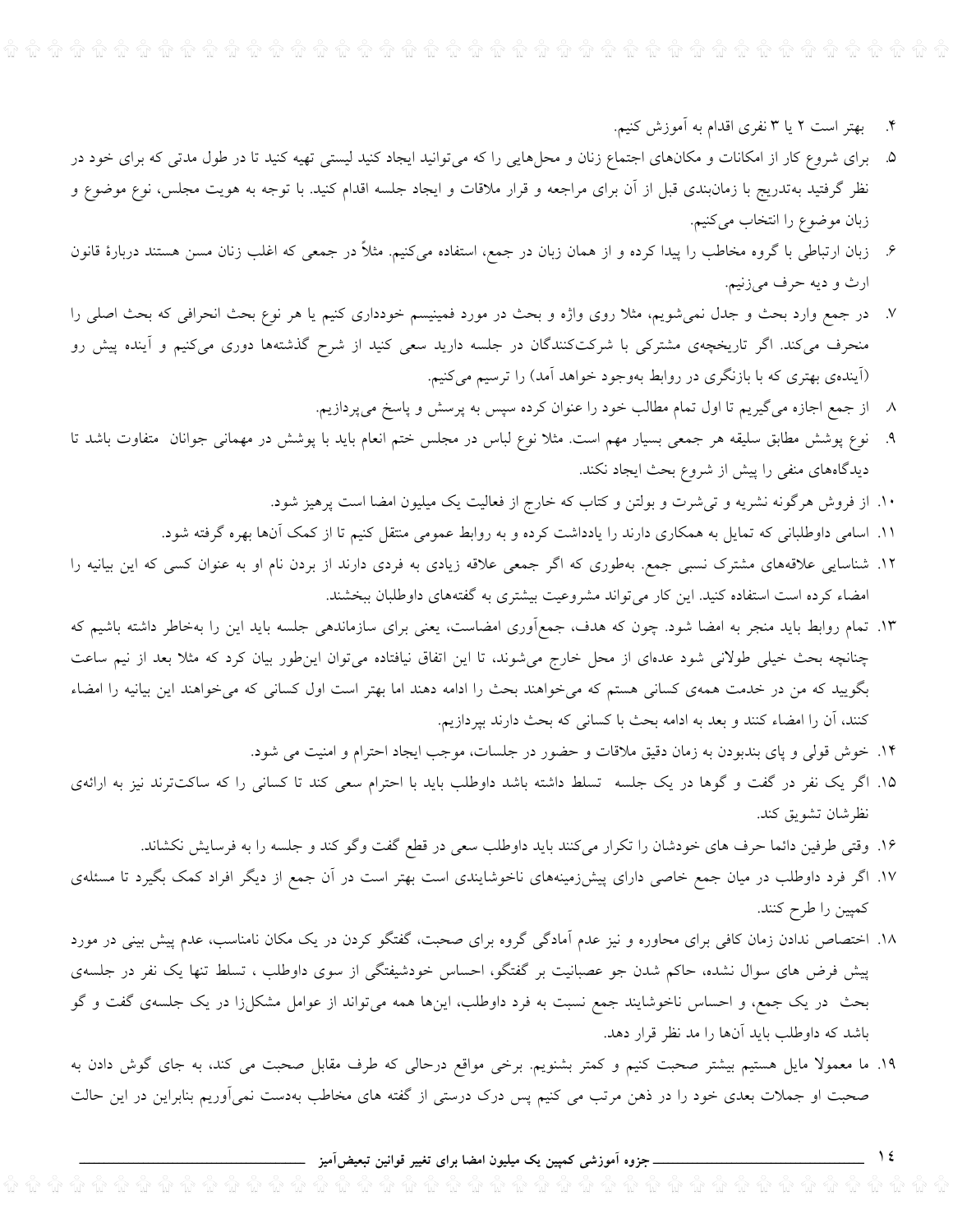آنچه میگوییم ربط زیادی به گفته های مخاطب پیدا نمیکند. اما برای اینکه بتوانیم رابطهی بهتری با جمع بگیریم به خاطرداشته باشیم تا هنگامی که گوش۵های خود را برای شنیدن تربیت نکنیم، نمیتوانیم در گفتگوهای خود بهترین نتیجه را بگیریم و افراد را قانع به امضاء بیانیه كنيم.

#### نکات ایمنی در آموزش چهره به چهره

۱ – همهی کسانی که قرار است به در خانهها مراجعه کنند باید با هماهنگی گروه آموزشی و روابط عمومی اینکار را انجام دهند و کادر پشتیبانی از محل و روز و ساعتی که می٫وند خبر داشته باشد، در غیر اینِ صورت کمپین نمیٍ تواند مسئولیتی در قبال کسانی که این نکات را رعایت نکنند داشته باشد.

۲ – حتما افراد، دو یا سه نفره برای رفتن به درخانهها مراجعه کنند و حتیالامکان از ردههای سنی مختلف.

۰۳ در صورتیکه فرم و جزوه زیادی را به همراه داشتیم میتوان آنها را در مکانهای امنی قرار داد تا در هنگام مراجعه به در منازل تعداد زیادی جزوه به همراه نداشته باشیم.

۴– وسایل اضافی از کیف دستی را خارج کنید. مثل گواهیiامه رانندگی، کارت شناسایی و دانشجویی، دفتر تلفن، پول اضافی، طلا و… ۵ – وسایل لازم: قلم حداقل دو تا همراه داشته باشیم ــ مقداری کمی پول ــ کارت پروژه ــ کارت تلفن – دفتر یادداشت – به همراه داشتن شمارههای کادر پشتیبانی ــ بههمراه داشتن یک روسری اضافی.

۶ـ در برخی مناطق صحبت و پرسش زیادتر است. تعداد بیش از ۵ نفر زمان را طولانیتر کرده و احتمال مزاحمت و خطر را نیز افزایش میدهد. ۷ ـ به درون خانه یا حیاط منزل مردم نباید وارد شد و پا را از در خانه نباید تو گذاشت. هرقدر خسته باشیم و مردم هم اصرار برای پذیرایی داشته باشند، نباید پا را از درگاه ساختمان جلوتر گذاشت و هیچ چیزی برای خوردن قبول نکنید.

۸ – در صورت لزوم شماره تلفن بگیریم ولی شماره تلفن ندهیم. تنها آدرس سایت و ایمیل مجاز میباشد و در صورت خیلی خیلی ضروری قرار است شمارهی موبایلی در اختیار قرار دهیم (که به داوطلبان اعلام خواهد شد).

۹ ـ از پشت آيفون آموزش ندهيم.

۱۰ ــ نباید از موقعیتها فرار کرد. اگر مشکوک شدند، آرامش خود را حفظ کرده و با آرامش و اطمینان به خود، مکان را ترک کنیم. ١١ ـ در محلهايي كه احساس ناامني مي كنيم اصلا وارد نشويم.

۱۲ ـ در کوچههایی که تعدادی از پسران بیکار دور هم جمع شدهاند و نشستهاند، به خانهای در آن کوچه مراجعه نکنید. ۱۳ ـ درصورتی که پلیس به سراغتان آمد حتما کارت شناسایی از او بخواهید و هیچجا غیر از کلانتری محل نروید (حتا به بسیج محله). ۱۴ ـ در مواقعی که مجبور شدید با پلیس بروید قبل از آن حتما بگویید که باید تماس بگیرید و بعد هم بگویید که خودتان یک ماشین میگیرید.

۱۵ ـ بهترین کار آن است که اگر شخصی به عنوان پلیس یا بسیجی یا هر مامور دیگری به سراغ شما آمد با اصرار بگویید که با "پلیس ۱۱۰" تماس میگیرید تا آنها بیایند و شما را ببرند. در صورتی که تلفن در اختیار ندارید از افراد و مردم کمک بگیرید و در این زمینه اصلا خجالت نکشید، چون این قضیه مسئلهی بسیار مهمی است.

۱۶ ـ در صورت بروز مشکل به پشتیبانها اطلاع داده و هرگز قبل از اطلاع، نزد پلیس هم نرویم. پشتیبانها را میتوان موسسه تحقیقاتی دانش§اه، استاد راهنما، یا مادر چشم|نتظار معرفی کرد.

۱۷ ـ اگر پسرهای محله مزاحمت ایجاد کردند پس از هماهنگی با کادر پشتیبانی باید نزد پلیس یا مسجد محل برویم و تنها مزاحمت را دلیل مراجعه اعلام کنیم و لزومی ندارد که از این پروژه صحبتی بشود. یعنی بگویید که من داشتم از اینجا رد میشدم که این پسرها مزاحم من شدند.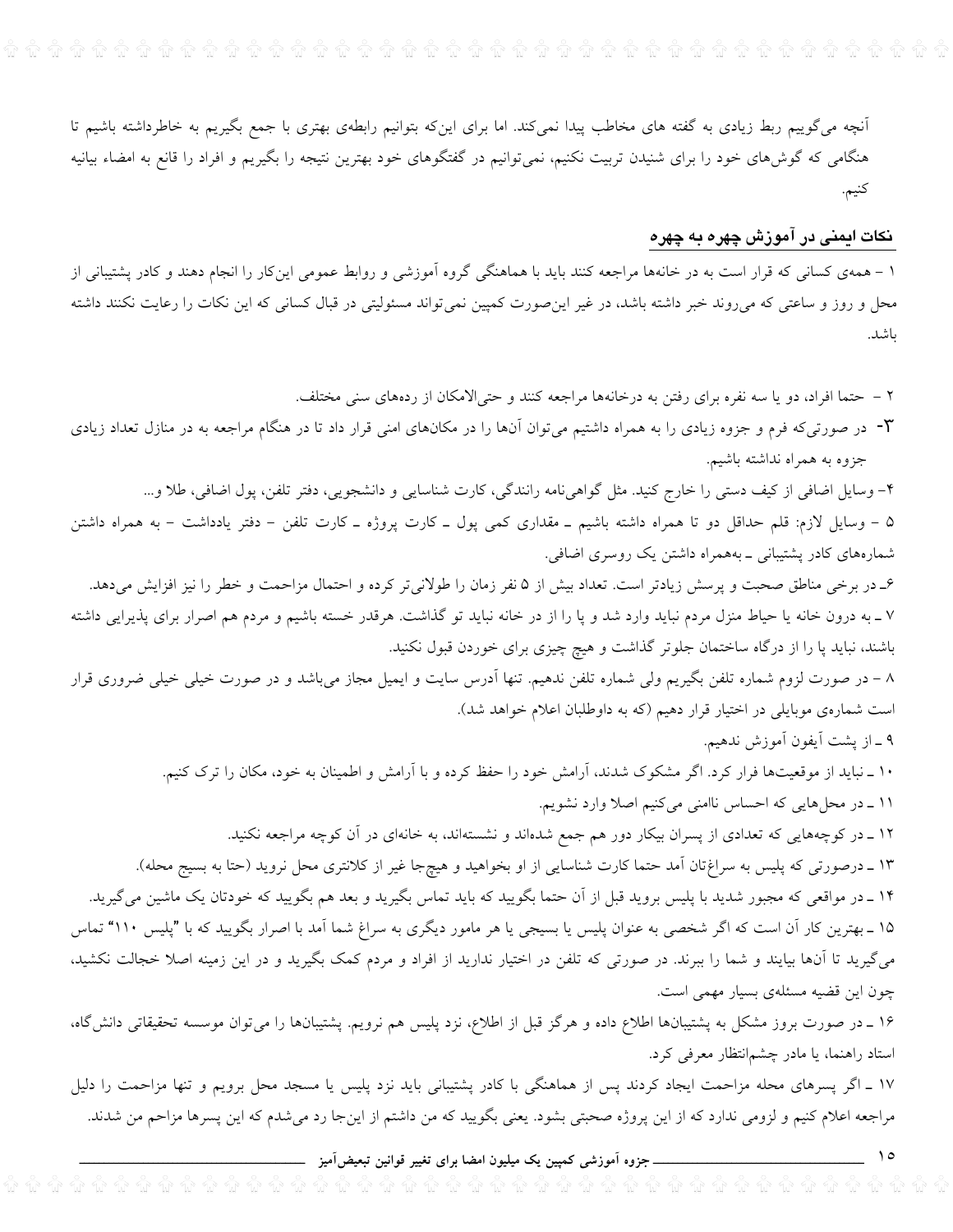۱۸ ــ در مجتمعهای آپارتمانی، میتوان همه زنگها را زد تا همسایهها در صورت امکان، همه با هم دم در بیایند و یکجا آموزش ببینند. ۱۹ ـ آموزش را حداکثر برای ۵ نفر شروع کنیم.

## انتظاراتی که از داوطلبان وجود دارد

- هر زمانی که قصد کردید به محلهای برای اَموزش و جمعاَوری امضاء مراجعه کنید حتما با یکی از افراد گروه اَموزش تماس بگیرید تا هماهنگی لازم انجام شود و محلهای که میخواهید بروید هماهنگ شده باشد که فرد دیگری به آن محله قبل از شما مراجعه نکرده باشد.
- \_ دفترچههای مستندسازی که به شما داده شده است بخش مهمی از این کمپین هستند. اگر هرکدام از ما تجربهی خود را از مواردی که با آن روبهرو میشویم و صحبتهایی که زنان و مردان در حین آموزش حقوقی یا گرفتن امضاء میکنیم یادداشت کنیم (هرچند به نظر خودمان تجربهای پیش پا افتاده تلقی شود)، این تجارب در کنار یکدیگر میتواند برای کارهای گروهی آینده بسیار کمک کند و نیز این یادداشتها به نام خودتان بعدها در مجموعهای به چاپ خواهد رسید. بنابراین در نوشتن مواردی که در حین کار روی میدهد کوتاهی نکنید هرچند در ابتدا کار سختی بهنظر برسد.
- از فرمهای مخصوص جمع|ّوری امضاء درصورتیکه به تعداد بیشتری احتیاج داشتید خودتان کپی تهیه کنید اما برای گرفتن جزوات حقوقی بیشتر با ایمیل ما (forequality@gmail.com) تماس بگیرید و پس از تحویل دادن فرمهای پر شده قبلی می توانید جزوههاي جديدي تحويل بگيريد.

● \_جزوههای حقوقی که به شما داده میشود برای دادن به مردم با کمکهای مالی تهیه شده که با سختی بهدست آمده است و معمولا اعضای کمپین یا افرادی این کمکها و مخارج را پرداخت کردهاند که از خرج زندگیشان کاستهاند تا به این کمپین کمک کنند، بنابراین خواهش ما این است که سعی کنید جزوات حقوقی را به دست کسانی برسانید که امکان دیگری برای دسترسی به چنین اطلاعاتی ندارند (این جزوه حقوقی روی سایت کمپین وجود دارد و کسانی که به اینترنت دسترسی دارند می توانند چنین اطلاعاتی را در اینترنت بیابند).

- حداقل هر ۲ ماه یکبار با شما تماس خواهیم گرفت و خواهش خواهیم کرد که فرمهای امضاء گرفته شده را تحویل دهید. در صورتی که تماستان به هر دلیلی با ما قطع شد فرمهای امضاء شده را به آدرس صندوق پستی ما : (ایران، تهران، صندوق پستی: ۸۵۱ – ۱۴۳۳۵) ارسال كنيد.
- اگر بتوانید دوستانتان را تشویق کنید تا با دادن کمک مالی برای کپی از جزوات حقوقی به کمپین کنند، ممنون خواهیم شد، چون برای پخش گستردهی این جزوه نیاز به کمک مالی بسیاری وجود دارد. کسانی که میخواهند به کمپین کمک مالی کنند میتوانند از طریق اعضای کمپین به گروه مالی دسترسی پیدا کرده و در قبال رسید، کمک مالی خود را هرچند اندک پرداخت کنند.

گروه آموزشی کمپین یک میلیون امضاء برای تغییر قوانین تبعیض آمیز

ـ جزوه آموزشی کمپین یک میلیون امضا برای تغییر قوانین تبعیضآمیز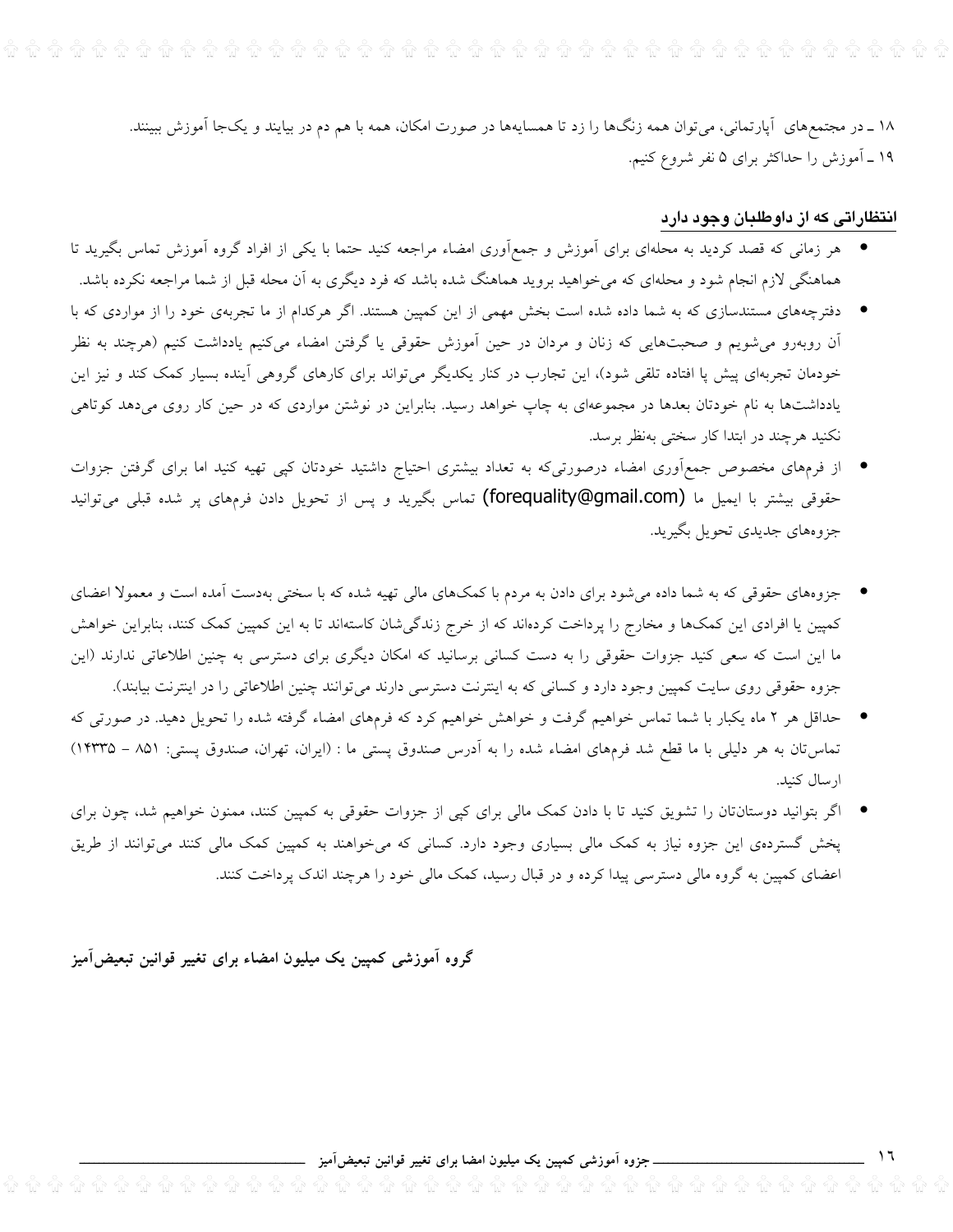$\widehat{\mathfrak{m}}$  .  $\widehat{\mathfrak{m}}$  .  $\widehat{\mathfrak{m}}$  .  $\widehat{\mathfrak{m}}$  .  $\widehat{\mathfrak{m}}$  .  $\widehat{\mathfrak{m}}$  .  $\widehat{\mathfrak{m}}$  .  $\widehat{\mathfrak{m}}$  .  $\widehat{\mathfrak{m}}$  .  $\widehat{\mathfrak{m}}$  .  $\widehat{\mathfrak{m}}$  .  $\widehat{\mathfrak{m}}$  .  $\widehat{\mathfrak{m}}$  .  $\widehat{\mathfrak{m}}$  .  $\widehat{\mathfrak{m}}$ 

#### فتواها و منابع مربوطه

«تصدی مقام قضاوت و مقام های دیگر مانند مقامات اجتماعی، سیاسی، علمی، فرهنگی، هنری، مدیریتی، ریاست ها و... توسط زنان در صورتی که در انجام آنها توانایی داشته باشند و موازین شرعی از حیث پوشش و غیر آن را حفظ کنند، اشکال ندارد.» این فتوا یکی از فتاوای آیت الله جناتی است که با بسیاری از نظرات فقهی در رابطه با زنان متفاوت است.

فتواهای آیت الله جناتی (به گزارش خبرگزاری «انتخاب»، برخی از فتواهای وی به این شرح است):

– «زنانی که حجاب شرعی را رعایت نمی کنند و امر به معروف و نهی از منکر در آنها نیز اثری ندارد، نگاه کردن به آنها در صورتی که بگونه ریبه و لذت نباشد اشكال ندارد.»

ـ «اذن پدر در ازدواج دختری که به گونه کامل مصلحت و مفسده را درک می کند و تحت تأثیر احساسات قرار نمی گیرد، شرط نیست و اختیار با خود اوست.»

ـ «بیرون رفتن زن از منزل در صورتی که با حق شوهر منافات داشته باشد، باید از از او اذن بگیرد، وگرنه اذن او معتبر نیست. پس در این صورت می تواند بدون اذن او از منزل برای تعلیم و تعلم و کارهای اجتماعی و وظایف سیاسی با حفظ حدود اسلامی و نیز برای دیدار پدر و مادر و فامیل بیرون رود و نیازی به این نیست که در ضمن عقد، آن را شرط کند.»

ـ «شنیدن آهنگ هایی مانند موسیقی کلاسیک در انسان احساس خوشایندی را پدیدار می سازد و در رفع خستگی و آرامش اعصاب مؤثرند اشکال ندار د.»

ـ «بازی کردن با آلات قمار از قبیل نرد، پاسور و شطرنج در صورتی که به عنوان ورزش فکری، تقویت بنیه ریاضی و یا سرگرمی باشد و در آن برد و باخت نباشد اشکال ندارد، حتى اگر چه عنوان آلت قمارى از آنها زايل نشده باشد.»

«مجسمه سازی که امروزه به عنوان فن و هنر گرانقدر و ارزشمند به شمار می آید و از انگیزه های مذموم و ناپسند و از آلودگی، شرک و قصد تشبه به خالق، مبرا است و با تحول زمان و شرایط آن، ملاک حرمت و یا کراهت آن متحول شده، اشکال ندارد.»

ـ بیرون رفتن زن از منزل در صورتی که با حق شوهر منافات داشته باشد، باید از او اذن بگیرد وگرنه اذن او معتبر نیست. پس در این صورت میتواند بدون اذن او از منزل برای تعلیم و تعلّم و کارهای اجتماعی و وظایف سیاسی با حفظ حدود اسلامی و نیز برای دیدار پدر و مادر و فامیل بیرون رود و نیازی به این نیست که در ضمن عقد، آن را شرط کند

ـ طلاق اگرچه در دست مرد قرار دارد، ولی مواردی هست که زن میتواند حق طلاق را در اختیار بگیرد که از جمله آن موارد شرط در ضمن عقد، عسر و حرج و... است

ـ حضانت برای مادر و پدر بگونه مطلق و بدون قید تشریع نشده است بلکه مقید است به صلاحیت و توانایی داشتن بر اداره آن کسی که حضانت و سرپرستی او را تصدی میکند. پس اگر مادر و یا پدر از نظر اخلاقی، اجتماعی، دینی و سایر شرایط، اصلا توان و صلاحیت لازم را برای حضانت فرزند نداشته باشند و یا آنکه داشته باشند ولی به وظیفه خود به درستی و آن گونه که شایسته است عمل نکنند، این حق ساقط میشود و حاکم شرع می تواند طفل را به دیگری و یا حتی به شخص ثالث واگذار کند

وب سايت آيت الله جناتي: http://www.jannaati.com

#### برخی از فتواها در مورد قضاوت زنان

حضور قضات زن در دادگاههای خانواده یکی از مواردی است که برخی از حقوقدانان و قضات، بر لزوم آن تاکید دارند؛ خبرگزاری دانشجویان ایران (ایسنا) به همین منظور در استفتائی از برخی از آیات عظام تقلید سوال کرد :

\_ جزوہ آموزشی کمپین یک میلیون امضا برای تغییر قوانین تبعیض**آمیز** <sub>-</sub>

 $\mathcal{N}$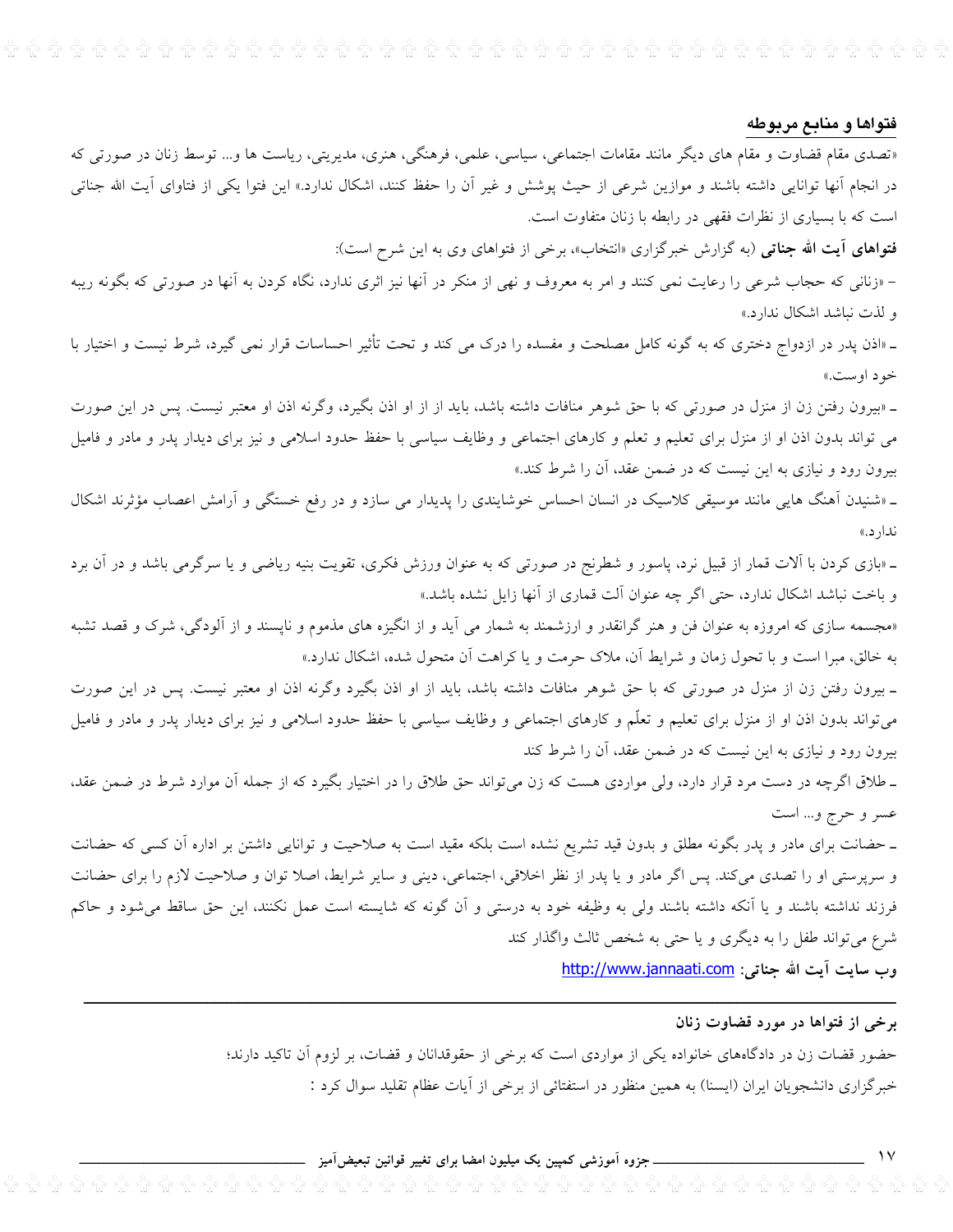$\widehat{\mathfrak{g}}$   $\widehat{\mathfrak{g}}$   $\widehat{\mathfrak{g}}$   $\widehat{\mathfrak{g}}$   $\widehat{\mathfrak{g}}$   $\widehat{\mathfrak{g}}$   $\widehat{\mathfrak{g}}$   $\widehat{\mathfrak{g}}$   $\widehat{\mathfrak{g}}$   $\widehat{\mathfrak{g}}$   $\widehat{\mathfrak{g}}$   $\widehat{\mathfrak{g}}$   $\widehat{\mathfrak{g}}$   $\widehat{\mathfrak{g}}$   $\widehat{\mathfrak{g}}$   $\widehat{\mathfrak{g}}$   $\widehat{\mathfrak{g}}$ 

<sub>–</sub> با توجه به شرایط خاص دادگاههای خانواده و مطرح شدن مسایل خصوصی و خانوادگی افراد در این دادگاهها، به نظر حضرتعالی استفاده از قضات زن در چنین دادگاههایی منع شرعی دارد؟ در صورتی که زن بتواند به درجه اجتهاد برسد، آیا نمیتواند قضاوت را نیز برعهده بگيرد؟

ـ پاسخ آيتالله العظمى صانعي: "ذكوريت و مرد بودن به نظر اينجانب در قاضي شرط نيست و معيار در قضاوت، اعتدال قاضي و بر طريق مستقيم بودن در قضا، علم و معرفت به موازین اسلامی قضا و قوانین است و هیچ دلیل معتبری بر شرطیت مرد بودن نداریم و مقتضای اطلاق مقبوله و الغای خصوصیت از تقیید به «رجل» در روایت ابی خدیجه عدم شرطیت و صحت قاضی زن مانند قاضی مرد است به عبارت دیگر به نظر اینجانب همه عالمان به موازین قضا که دارای عدالت و بقیه شرایط باشند، مشمول ادله جواز قضا بوده و هستند و عوف و عقلا هیچ خصوصیتی و تفاوتی بین قضای مرد و زن ندیده و نمیبیند و مناط را همان علم به قوانین و عدالت و بقیه شرایط میداند نه علم و عدالت مرد و رجل بما هو رجل و شارع و قانونگذار اگر بخواهد چنین تعبدی را اعمال نماید نیاز به روایات کثیره و ادله واضحتر و تبیین آن به نحوی که الغای خصوصیت نشود، دارد یعنی همان طور که شارع برای جلوگیری از عمل به قیاس که مطابق با اعتبار بوده به نحوی عمل کرده که یعرف الشیعه بترکه العمل بالقیاس در امثال مورد سوال هم بايد به همان نحو عمل نمايد و دون اثبات ذلک العمل خرط القتاد." ـ پاسخ اَیتالله العظمی موسوی اردبیلی :"احتیاط واجب این است که زن متصدی مقام قضاوت نشود." ـ پاسخ أيت\لله العظمى مكارم شيرازى :"احتياط واجب أن است كه زنان متصدى مقام قضا نشوند."

ـ پاسخ أيتالله العظمى صافى گلپايگانى :"به طور كلى قضاوت خانمها جائز نيست حتى اگر مجتهد باشند."

\_ پاسخ أيت\لله العظمى نوري همداني :"در فرض سوال با شرايط خاص خودش اشكال ندارد."

فتواهای آیت الله صانعی که در وب سایت ایشان آمده است:

با توجّه به مراجعات و سؤالهای بسیاری که از ایشان (آیت الله صانعی) می شود، تاکنون به چندین هزار استفتا پاسخ دادهاند. این فتاوا که همگی در چارچوب اصول و ملاکهای فقهی حوزه های فقه صادر شده، در بسیاری موارد، توانسته است راهگشای معضلات و مشکلات مکلّف در حوزه عمل فردی و اجتماعی باشد که موارد زیر از جمله آنهاست:

١ \_ ايشان درباره ولايت فقيه مي فرمايد: بر مبناى ولايت فقيه، هر مجتهدى كه جامع شرايط باشد، منصوب براى ولايت است و نسبت به مردم، مشروعیت اجرا در مصالح عامّه ــ که اسلام حکم خاصّی نداردـ ، منحصراً با مردم و نظـر اکثریت و توده آنان است و مشروعیّت، منوط به آرا و رضایت آنان به طور کلّی و یا از طریق اکثریت است و دستور اجرای آن به طور مستقیم یا غیرمستقیم، با ولیّ فقیه است.

۲ ــ درباره بلوغ دختران، معظّم له، موثّقه عمّار ساباطی که شرط سنّی را سیزده سال قمری می داند، ترجیح داده، می فرماید: در صورت عدم احراز سایر علایم بلوغ که نصوص و فتاوا متعرَّض آنهاست، دختران در این سن (سیزده سالگی) به تکلیف می رسند.

۳ ـ درباره قضاوت زنان فرموده اند :ذكوريت در قضاوت، خصوصيّت ندارد و حجّت شرعي بر خصوصيّت هم نداريم و كسي كه ولايت بر قضا دارد، می تواند آنان را برای قضا (مخصوصاً در امور مربوط به زنان و حقوق خانوادگی) منصوب نماید، و این به خاطر حجیّت اطلاق ادلّه قضا بر عمومیت و شمول است ;و همچنان که مردان از قبل ائمّه معصوم(علیهم السلام) مجاز در تصدّی قضا هستند، زنان هم از قبل آنها مجازند، مخصوصاً نسبت به شئون زنان و حقوق آنها.

۴ ـ در مورد ولایت بر صغیر و اموال او، با نبودن پدر، نظر معظّم له این است که مادر، قیّم قهری است و مشمول ادلّه احسان و معروف و خیر و برّ است و ولایت بر صغیر، بیش از برّ و احسان، چیز دیگری نیست و به حکم آیه شریفه: «وَ اُولُوا الارْحام بَعْضُهُمْ اَوْلی بِبَعْض« <١ كمادر بر پدربزرگ، اولویت دارد، و با نبود مادر، پدربزرگ، قیّم فرزند است.

\_ جزوہ اَموزشی کمپین یک میلیون امضا برای تغییر قوانین تبعیض<mark>اَمیز</mark>